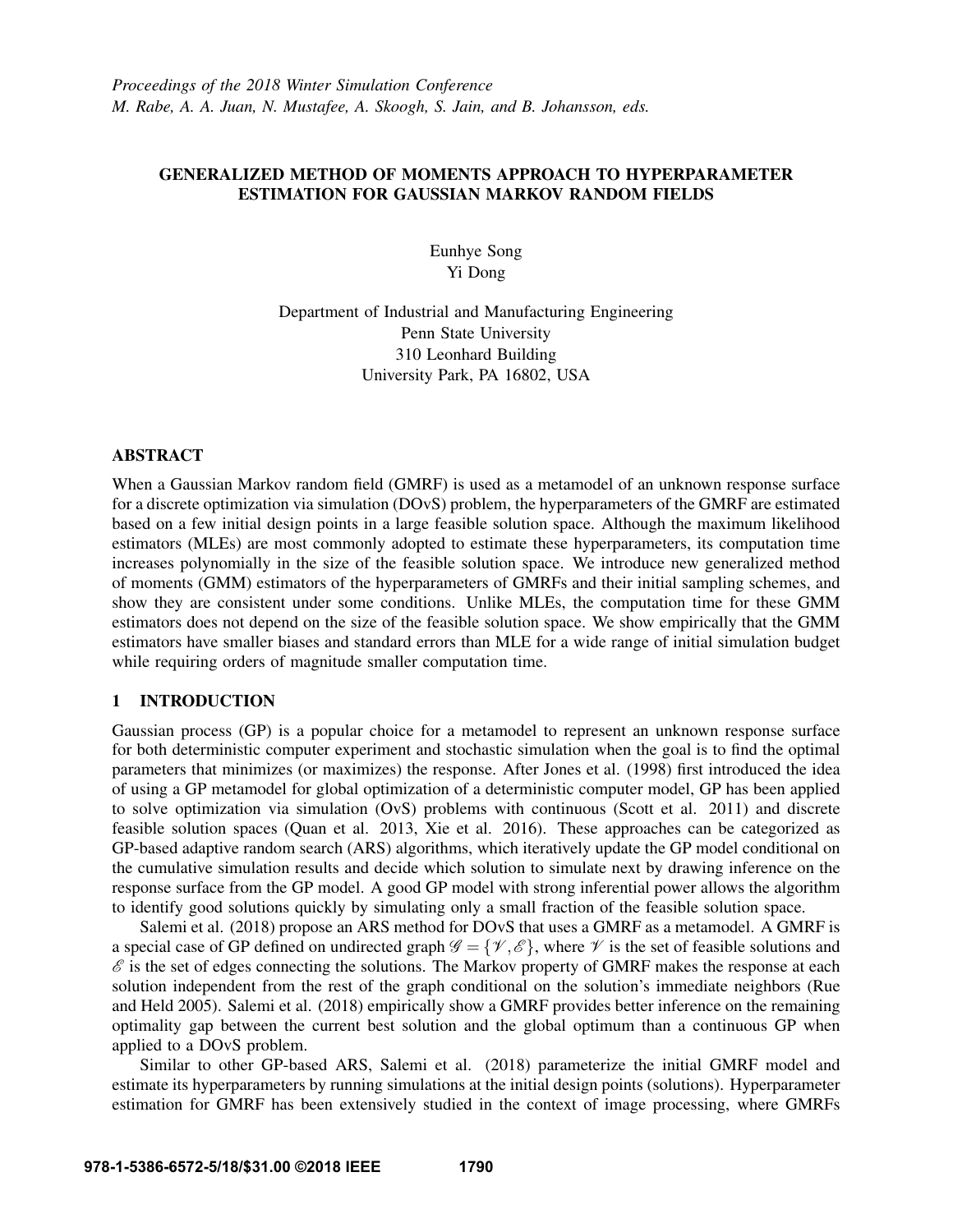are used for modeling textures in a two-dimensional image by representing each pixel as a node on the graph Manjunath and Chellappa 1991, Dryden et al. 2002. In this setting, there is no need for "simulating a solution" as observations at all solutions are given and MLE is commonly adopted for hyperparmeter estimation. On the other hand, a DOvS problem for which ARS is considered as a solution method tends to have a large, high-dimensional feasible solution space and therefore simulating all solutions is not an option. Also, the size of the feasible solution space can make computation for MLE cumbersome as the computational complexity of the likelihood function evaluation increases polynomially in the size of  $\mathcal V$  (Rue 2001). *The focus of this paper is to develop an estimation method for hyperparameters of GMRFs with good small-sample performance that is computationally efficient for a large-scale DOvS problem*.

We propose two generalized method of moments (GMM) estimators of the hyperparameters of GMRFs whose computational complexity does not depend on the size of  $\mathcal V$ . GMM is a popular parameter estimation method in econometrics due to its computatinoal efficiency and robustness to the choice of the parametric model (Mátyás 1999). The moment functions for GMM are derived from the conditional moments of the GMRF. The first estimator, *full-GMM*, requires sampling all neighbors of the initial design points and the neighbors of those neighbors, while *slim-GMM* requires a reduced number of solutions to be sampled.

In the next section, we introduce the concept of GMRF and discuss its MLE formulation. In Section 3.1, we provide a brief overview of GMM and introduce the full- and slim-GMM estimators in Sections 3.2–3.3 followed by discussions on their consistency (Section 4) and small-sample performance (Section 5). We empirically compare the performance of full-GMM and slim-GMM with MLE in Section 6.

### 2 PARAMETERIZATION OF GAUSSIAN MARKOV RANDOM FIELDS

Suppose we simulate each solution x of a DOvS problem to obtain simulation output  $Y(x) = y(x) + \varepsilon(x)$ , where  $y(x) \triangleq E[Y(x)]$  and simulation error  $\varepsilon(x)$  has mean 0 and finite variance  $\sigma^2(x)$ . Given the set of feasible solutions,  $\mathscr X$ , we can formulate the DOvS problem as  $\min_{\mathbf x \in \mathscr X} y(\mathbf x)$ . We assume  $\mathscr X$  is an integer-ordered set in  $\mathbb{R}^d$  containing *n* solutions.

Salemi et al. (2018) model the unknown response surface  $y = \{y(x_1), y(x_2), \ldots, y(x_n)\}\)$  as a realization of the GRMF defined on graph  $\mathscr{G} = (\mathscr{X}, \mathscr{E})$ 

$$
\mathbb{Y} \triangleq {\mathbb{Y}(\mathbf{x}_1), \mathbb{Y}(\mathbf{x}_2), \dots, \mathbb{Y}(\mathbf{x}_n)}^\top \sim \mathbf{N}(\boldsymbol{\mu}, \mathbf{Q}^{-1}),
$$
\n(1)

where  $\mu$  is the mean vector and  $\bf{Q}$  is the precision matrix, the inverse of the variance-covariance matrix. The structure of Q is determined by the set of edges,  $\mathscr{E}$ , which represents the connectivity among the solutions in  $\mathscr X$  on the graph. Defining  $\mathscr E$  is a modeling decision as it is not inherent to the DOvS problem itself. Salemi et al. (2018) suggest to define the set of neighboring solutions of  $\mathbf{x} \in \mathcal{X}$  to be  $N(x) \triangleq {x' \in \mathcal{X} : ||x - x'||_2 = 1}, \text{ i.e., a solution can have at most 2*d* neighbors. We generalize this notation$ to define a set of neighbors of  $\mathscr{A} \subset \mathscr{X} : N(\mathscr{A}) \triangleq {\mathbf{x}' \in \mathscr{X} \setminus \mathscr{A} | \exists \mathbf{x} \in \mathscr{A} \text{ s.t. } ||\mathbf{x} - \mathbf{x}'||_2 = 1}.$ 

Given a neighborhood structure, the Markov property of GMRF can be written as  $\mathbb{Y}(\mathbf{x}) \perp \mathbb{Y}(\mathscr{V}\setminus \{\mathbf{x},N(\mathbf{x})\})|\mathbb{Y}(N(\mathbf{x}))$  for  $\mathbf{x} \in \mathscr{X}$ , which implies  $Q_{ii} = \text{Prec}(\mathbb{Y}(\mathbf{x}_i)|\mathbb{Y}(N(\mathbf{x}_i))) =$  $V^{-1}(\mathbb{Y}(\mathbf{x}_i)|\mathbb{Y}(N(\mathbf{x}_i))),$  Corr $(\mathbb{Y}(\mathbf{x}_i), \mathbb{Y}(\mathbf{x}_j)|\mathbb{Y}(N(\{\mathbf{x}_i,\mathbf{x}_j\})) = -Q_{ij}/\sqrt{Q_{ii}Q_{jj}}$ , and  $Q_{ij} \neq 0$  if and only if  $\mathbf{x}_i \in$  $N(\mathbf{x}_i)$ , where  $Q_{ij}$  represents the  $(i, j)$ th element of **Q**. Therefore, **Q** becomes a very sparse matrix even if *n* is large as each row of **Q** has at most  $2d + 1$  nonzero elements.

Given *N*(**x**), Salemi et al. (2018) parameterize **Q** by introducing  $\boldsymbol{\theta} = {\theta_0, \theta_1, ..., \theta_d}$  and function

$$
p(\mathbf{x}_i, \mathbf{x}_j, \boldsymbol{\theta}) = \begin{cases} \theta_0, & \text{if } \mathbf{x}_i = \mathbf{x}_j, \\ -\theta_0 \theta_\ell, & \text{if } |\mathbf{x}_i - \mathbf{x}_j| = \mathbf{e}_\ell, \\ 0, & \text{otherwise,} \end{cases}
$$
(2)

where  $\mathbf{e}_{\ell}$  is the  $\ell$ th standard basis vector of  $\mathbb{R}^d$ . Setting  $Q_{ij} = p(\mathbf{x}_i, \mathbf{x}_j, \boldsymbol{\theta})$ , we get  $V(\mathbb{Y}(\mathbf{x}_i)|\mathbb{Y}(N(\mathbf{x}_i))) = \theta_0^{-1}$ <br>and Corr $(\mathbb{Y}(\mathbf{x}_i), \mathbb{Y}(\mathbf{x}_j)|\mathbb{Y}_{\ell}\times\mathbb{Y}_{\{x_i, x_j\}}) = \theta_{\ell}$  $\mathbb{Y}(\mathbf{x})$  are positively correlated, which is a common modeling assumption for GP (Santner et al. 2003).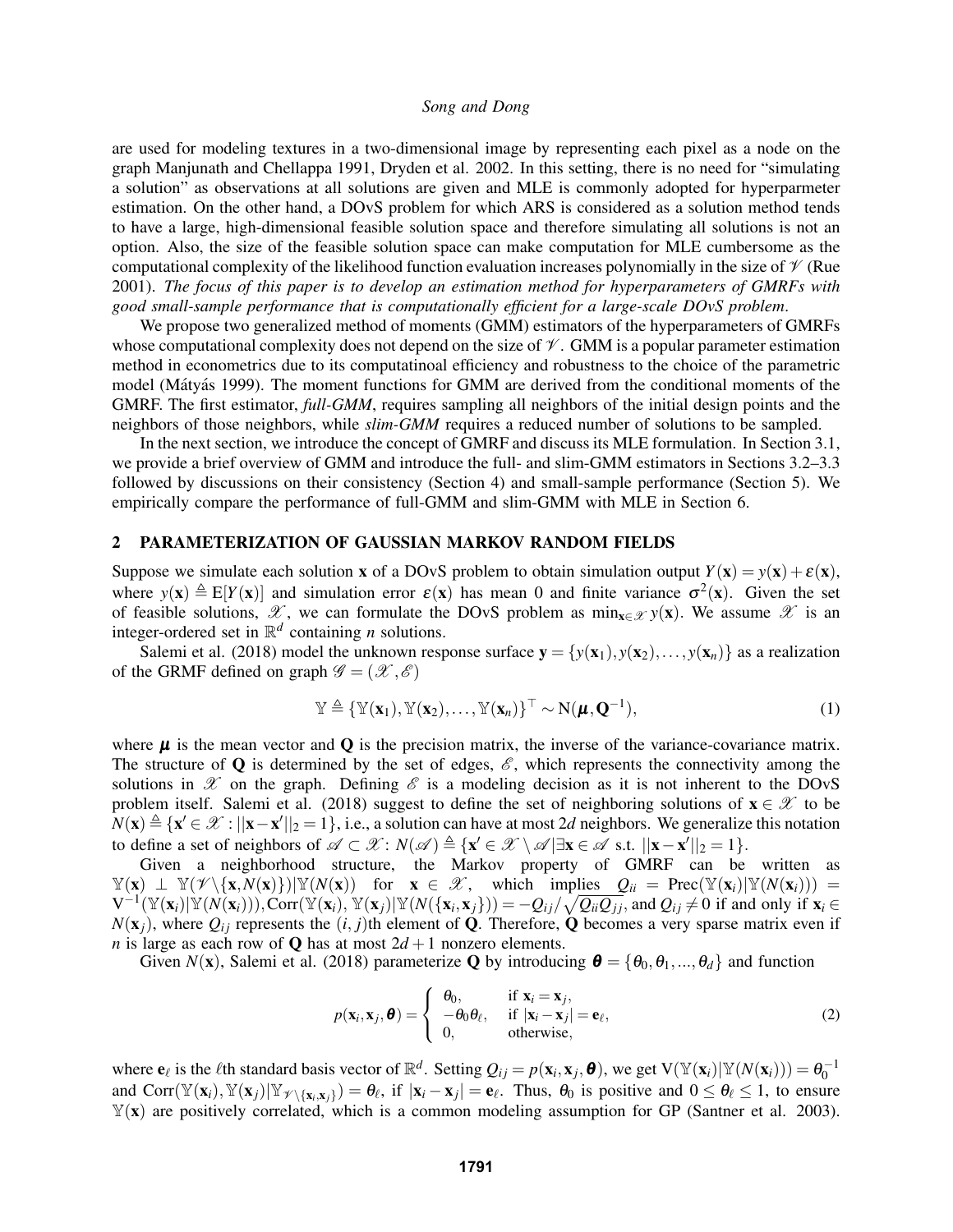Additionally,  $\theta_1, \theta_2, \ldots, \theta_d$  are constrained such that **Q** is positive definite. They also parameterize the mean vector of GMRF to be  $\mu = \beta \mathbb{1}_n$ , where  $\beta \in \mathbb{R}$  and  $\mathbb{1}_n$  is the *n*-dimensional vector of ones, i.e., no mean trend of Y is assumed. In this paper, we adopt the same parameterization for Q and  $\mu$ .

To represent the stochastic simulation output of a DOvS problem, we define GMRF  $\mathbb{Y}^{\varepsilon}$  such that  $\mathbb{Y}^{\varepsilon} - \mathbb{Y} \sim N(\mathbf{0}, \mathbf{Q}_{\varepsilon}) \perp \mathbb{Y}$ , where  $\mathbf{Q}_{\varepsilon}$  is the precision matrix of the stochastic errors at the solutions in  $\mathscr{X}$ . We treat  $\bar{Y}(\mathbf{x}) = \sum_{m=1}^{r(\mathbf{x})}$  $\binom{r(\mathbf{x})}{m=1} Y_m(\mathbf{x})/r(\mathbf{x})$  as a realization of  $\mathbb{Y}^{\varepsilon}(\mathbf{x})$ , where  $r(\mathbf{x})$  is the number of replications run at solution **x**. Therefore, the diagonal element of  $Q_{\varepsilon}$  corresponding to **x** is  $\sigma^2(x)/r(x)$ . We simulate all solutions independently, i.e.,  $\mathbf{Q}_{\varepsilon}$  is a diagonal matrix.

In an ARS algorithm, (1) is updated by conditioning on the observations from the simulated solutions at each iteration. The values of  $\theta$  and  $\beta$  can be estimated via MLE in the initialization phase of the algorithm by running simulations at the initial design points, which we review below.

Suppose  $\mathscr X$  is partitioned into two sets  $\mathscr X_1$  and  $\mathscr X_2$ , where the latter includes the initial design points. Similarly, we can partition  $\mathbb{Y} = (\mathbb{Y}_{1}^{\top}, \mathbb{Y}_{2}^{\top})^{\top}$  and  $\mathbf{Q} = [\mathbf{Q}_{11} \mathbf{Q}_{12}; \mathbf{Q}_{12}^{\top} \mathbf{Q}_{22}]$ . We also define  $\mathbb{Y}_{2}^{\epsilon}$  as a subset of  $\mathbb{Y}^{\varepsilon}$  corresponding to  $\mathscr{X}_2$  and  $\bar{\mathbf{Y}}_2$  as the realization of  $\mathbb{Y}^{\varepsilon}_2$ . A plug-in estimator of  $\mathbf{Q}_{\varepsilon}$  is  $\hat{\mathbf{Q}}_{\varepsilon} = \text{diag}(r(\mathbf{x}_1)/S^2(\mathbf{x}_1), r(\mathbf{x}_2)/S^2(\mathbf{x}_2), ..., r(\mathbf{x}_k)/S^2(\mathbf{x}_k))$ , where  $S^2(\mathbf{x}) = \sum_{j=1}^{r(\mathbf{x})}$  $\frac{r(\mathbf{x})}{j=1} (Y_j(\mathbf{x}) - \bar{Y}(\mathbf{x}))^2 / (r(\mathbf{x}) - 1).$ Then, the log-likelihood function of (1) given  $\bar{Y}_2$  is

$$
\mathscr{L}(\boldsymbol{\theta}|\bar{\mathbf{Y}}_2) \triangleq -\frac{1}{2}\log|\Sigma_{22} + \widehat{\mathbf{Q}}_{\varepsilon}^{-1}| - \frac{1}{2}(\bar{\mathbf{Y}}_2 - \widehat{\boldsymbol{\beta}}\mathbf{1}_{|\mathscr{X}_2|})^{\top}(\Sigma_{22} + \widehat{\mathbf{Q}}_{\varepsilon}^{-1})^{-1}(\bar{\mathbf{Y}}_2 - \widehat{\boldsymbol{\beta}}\mathbf{1}_{|\mathscr{X}_2|}),
$$
\n(3)

where  $\hat{\beta} = (\mathbf{1}_{|\mathcal{X}_2|}^{\top} (\Sigma_{22} + \widehat{\mathbf{Q}}_{\varepsilon}^{-1})^{-1} \mathbf{1}_{|\mathcal{X}_2|})^{-1} \mathbf{1}_{|\mathcal{X}_2|}^{\top} (\Sigma_{22} + \widehat{\mathbf{Q}}_{\varepsilon}^{-1})^{-1} \bar{\mathbf{Y}}_2$  and  $\Sigma_{22} = (\mathbf{Q}_{22} - \mathbf{Q}_{12}^{\top} \mathbf{Q}_{11}^{-1} \mathbf{Q}_{12})^{-1}$ . Note that  $\Sigma_{22}$  is the variance-covariance matrix of  $\mathbb{Y}_2$  conditional on  $\mathbb{Y}_2^{\varepsilon} = \overline{\mathbf{Y}}_2$ . Since  $\mathbf{Q}_{\varepsilon}$  is a diagonal matrix,  $\mathbf{Q}_{\varepsilon}^{-1}$  is cheap to compute. We can compute  $\mathbf{Q}_{11}^{-1}\mathbf{Q}_{12}$  efficiently by first factorizing  $\mathbf{Q}_{11}$  and use its factors to solve  $Q_{11}z = Q_{12}$  for  $z = Q_{11}^{-1}Q_{12}$ . Although  $Q_{11}$  is a sparse matrix, these computations are expensive when *n* is large since  $|\mathscr{X}_2| \ll |\mathscr{X}_1| \approx n$  for typical ARS. On the other hand,  $\Sigma_{22} + \widehat{Q}_{\epsilon}^{-1}$  is a dense, but small matrix, therefore, computing  $\log |\Sigma_{22} + \widehat{Q}_{\varepsilon}^{-1}|$  and  $(\Sigma_{22} + \widehat{Q}_{\varepsilon}^{-1})^{-1}(\bar{Y}_2 - \widehat{\beta}1_{|\mathscr{X}_2|})$  in (3) is relatively cheap.

## 3 GENERALIZED METHOD OF MOMENTS ESTIMATOR FOR GMRF

In this chapter, we first provide a brief review of GMM method and propose new GMM estimators of the hyperparameters of the GMRF. Two versions of GMM estimators are presented: full-GMM and slim-GMM estimators. The latter requires a fewer number of solutions to be simulated. To represent the dependence of **Q** on  $\theta$ , we use  $Q \equiv Q(\theta)$  in the following sections.

### 3.1 Generalized Method of Moments

GMM estimates the parameters of a statistical model by matching the moments formulated by unknown parameters with the sample moments (Mátyás 1999). Let  $\lambda$  and  $\omega_i$  represent the vector of parameters of the model and the *i*th i.i.d. observation for  $i = 1, 2, ..., k$ , respectively. We define  $g : (\lambda, \omega_i) \to \mathbb{R}^p$  as a moment function, which is chosen to satisfy the following moment condition

$$
h(\tilde{\boldsymbol{\lambda}}) = \mathrm{E}[g(\boldsymbol{\omega}_i, \tilde{\boldsymbol{\lambda}})] = \mathbf{0}_p, \tag{4}
$$

where  $\lambda$  is the true parameter vector and  $\mathbf{0}_p$  is a *p*-dimensional vector of zeroes. The expectation in (4) can be estimated by a sample average  $\bar{g}$  given observations  $\omega_1, \omega_2, \dots, \omega_k : \bar{g}(\lambda) = \sum_{i=1}^k g(\omega_i, \lambda)/k$ . The GMM estimator  $\hat{\lambda}$  of  $\tilde{\lambda}$  is defined as

$$
\widehat{\boldsymbol{\lambda}} = \arg \min_{\boldsymbol{\lambda} \in \Lambda} \ \bar{g}(\boldsymbol{\lambda})^{\top} W \bar{g}(\boldsymbol{\lambda}), \tag{5}
$$

where *W* is a  $p \times p$  positive definite matrix and  $\Lambda \in \mathbb{R}^r$  is a feasible set of  $\lambda$ . Newey and McFadden (1994) provide a set of regularity conditions for  $\lambda$  to be a consistent estimator as below.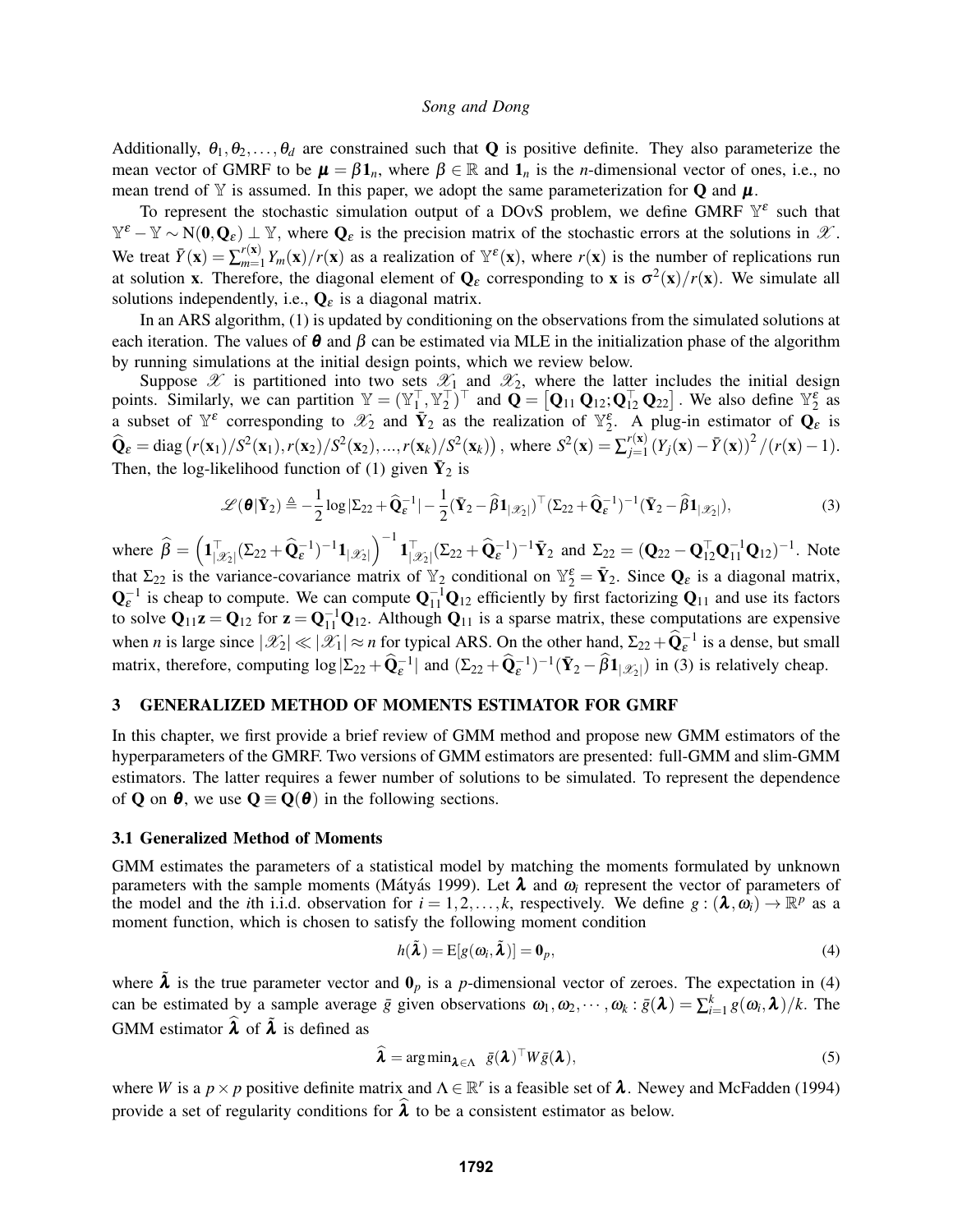**Theorem 1** (Newey and McFadden 1994) Suppose  $\omega_i$ ,  $i = 1, 2, ...,$  are i.i.d. and (i)  $E[g(\omega_i, \lambda)] = 0$ , if and only if,  $\lambda = \tilde{\lambda}$ ; (ii)  $\tilde{\lambda} \in \Lambda$  and  $\Lambda$  is compact; (iii)  $g(\omega_i, \lambda)$  is continuous at each  $\lambda \in \Lambda$  with probability 1; iv)  $E[\sup_{\lambda \in \Lambda} ||g(\omega_i, \lambda)||] < \infty$ . Then  $\lambda \stackrel{p}{\to} \tilde{\lambda}$ .

The condition that  $\omega_i$ 's are i.i.d. can be dropped if  $\omega_i$  is observed from an ergodic process. Condition (i), also referred to as an identification condition, is difficult to establish for general  $\lambda$  when *g* is a nonlinear function of  $\lambda$ . Rothenberg (1971) show that if  $g(\omega_i, \lambda)$  is continuously differentiable and  $E[\nabla_{\lambda} g(\omega_i, \lambda)] = \nabla_{\lambda} E[g(\omega_i, \lambda)]$ , then a sufficient condition for the local identification of  $\tilde{\lambda}$  is that  $W \in [\nabla_{\lambda} g(\omega_i, \lambda)]$  has a full column rank in a neighborhood of  $\lambda$ . Due to the difficulties of showing global identification, (i) is often simply assumed to hold (Newey and McFadden 1994).

If the number of moment conditions, *p*, is smaller than the number of parameters, *r*, then typically there are multiple  $\lambda$  that satisfy  $E[g(\omega_i,\lambda)] = 0_p$ . The full-GMM and slim-GMM estimators presented in the following sections have the same number of moment conditions as the number of parameters,  $d+2$ .

The asymptotic variance of  $\hat{\lambda}$  is minimized when we choose  $W \propto \Omega_{z}^{-1}$ , where  $\Omega = \mathrm{E}[g(\omega_i, \tilde{\lambda})g(\omega_i, \tilde{\lambda})^T]$ (Newey and McFadden, 1994). Although  $\Omega$  is a function on unknown  $\tilde{\lambda}$ , it can be estimated by 1) solving (5) with  $\widehat{W} = I$  to obtain  $\widehat{\lambda}$ ; and 2) plugging  $\widehat{\lambda}$  in to compute  $\widehat{\Omega} = \sum_{j=1}^{k} g(\omega_j, \widehat{\lambda}) g(\omega_j, \widehat{\lambda})^\top / k$ . The estimator obtained by resolving (5) with  $\hat{\Omega}$  is referred to as a two-step GMM estimator. If this procedure is repeated multiple times, then the estimator is referred to as an iterative GMM estimator. Since  $\Omega$  is a consistent estimator of  $\Omega$ , the two-step or iterative GMM estimator has the minimum asymptotic variance, however, in practice, estimator of  $\Omega$  tends to have large variance when *k* is small. For our numerical example in Section 6, we tested both two-step and iterative estimators, however, their empirical mean squared errors tend to be larger than the GMM estimator with  $W = I$  for all test cases.

### 3.2 Full-GMM Estimator

In this section, we derive a moment function  $g: (\theta, \beta) \to \mathbb{R}^{d+2}$  to estimate the true hyperparameters  $\tilde{\theta}$ and  $\tilde{\beta}$  of the GMRF given the neighborhood structure defined in Section 2. Let  $\Theta \in \mathbb{R}^{d+2}$  denote the feasible region of  $(\theta, \beta)$ ; as mentioned in Section 2,  $\theta_0 > 0$  and  $0 \le \theta_\ell \le 1$ . To make  $\Theta$  compact, the former condition can be modified to  $\theta_0 \ge \delta_0$ , where  $\delta_0$  is an arbitrarily small positive constant. For the experiments in Section 6, we used  $\delta_0 = 10^{-6}$ . A sufficient condition for  $\mathbf{Q}(\boldsymbol{\theta})$  to be positive definite is diagonal dominance (Geršgorin 1931), i.e.,  $\sum_{j=1,j\neq i}^d |Q_{ij}| < |Q_{ii}|$ , which is equivalent to  $\sum_{j=1}^d \theta_j < 0.5$  under the parameterization in (2). Similar to  $\theta_0$ , we may choose arbitrarily small  $\delta > 0$  and use  $\sum_{j=1}^d \theta_j \le 0.5 - \delta$ instead. Although β is unconstrained, we can put practical bounds on β such that  $β_L ≤ β ≤ β_U$ .

We define  $g \triangleq (g_0, g_1, \ldots, g_d, g_{d+1})^\top$ , where each  $g_i$  is a real-valued function of  $(\theta, \beta)$ . Exploiting the Markov property of GMRF, the proposed moment function for the full-GMM estimation involves simulating a central design point and its neighbors as well as the neighbors of the neighbors. Thus, the *i*th sample for the full-GMM is defined as

$$
\boldsymbol{\omega}_i = \mathbb{Y}^{\varepsilon}(\mathbf{x}_i) \cup \mathbb{Y}^{\varepsilon}(N(\mathbf{x}_i)) \cup (\cup_{\ell=1}^d \mathbb{Y}^{\varepsilon}(N(\mathbf{x}_{i\ell}))), \qquad (6)
$$

where  $\mathbf{x}_{i\ell}$  is a  $\ell$ th-directional neighbor of  $\mathbf{x}_i$ . All selected solutions are simulated *r* times, i.e.,  $r(\mathbf{x}) = r$ . For ease of exposition, we first present *g* for the case when  $\mathbb{Y}(\mathbf{x})$  can be observed without simulation error.

Suppose  $\tilde{\mathbb{Y}} \sim N(\tilde{\beta} \mathbf{1}_n, \mathbf{Q}^{-1}(\tilde{\boldsymbol{\theta}}))$ . Then, as mentioned in Section 2

$$
V(\mathbb{Y}(\mathbf{x}_i)|\mathbb{Y}(N(\mathbf{x}_i))) = \tilde{\theta}_0^{-1}, \qquad (7)
$$

$$
Corr(\mathbb{Y}(\mathbf{x}_i), \mathbb{Y}(\mathbf{x}_{i\ell})|\mathbb{Y}(N(\{\mathbf{x}_i, \mathbf{x}_{i\ell}\}))) = \tilde{\theta}_{\ell}.
$$
\n(8)

Applying the law of total variance, (7) can be rewritten as  $\tilde{\theta}_0^{-1} = V[\mathbb{Y}(\mathbf{x}_i)] - V[E[\mathbb{Y}(\mathbf{x}_i)|\mathbb{Y}(N(\mathbf{x}_i))]$  =  $E[\mathbb{Y}(\mathbf{x}_i)^2] - E[E[\mathbb{Y}(\mathbf{x}_i)|\mathbb{Y}(N(\mathbf{x}_i))]^2]$ . From the conditional distribution of  $\mathbb{Y}(\mathbf{x}_i)|\mathbb{Y}(N(\mathbf{x}_i))$ , Rue and Held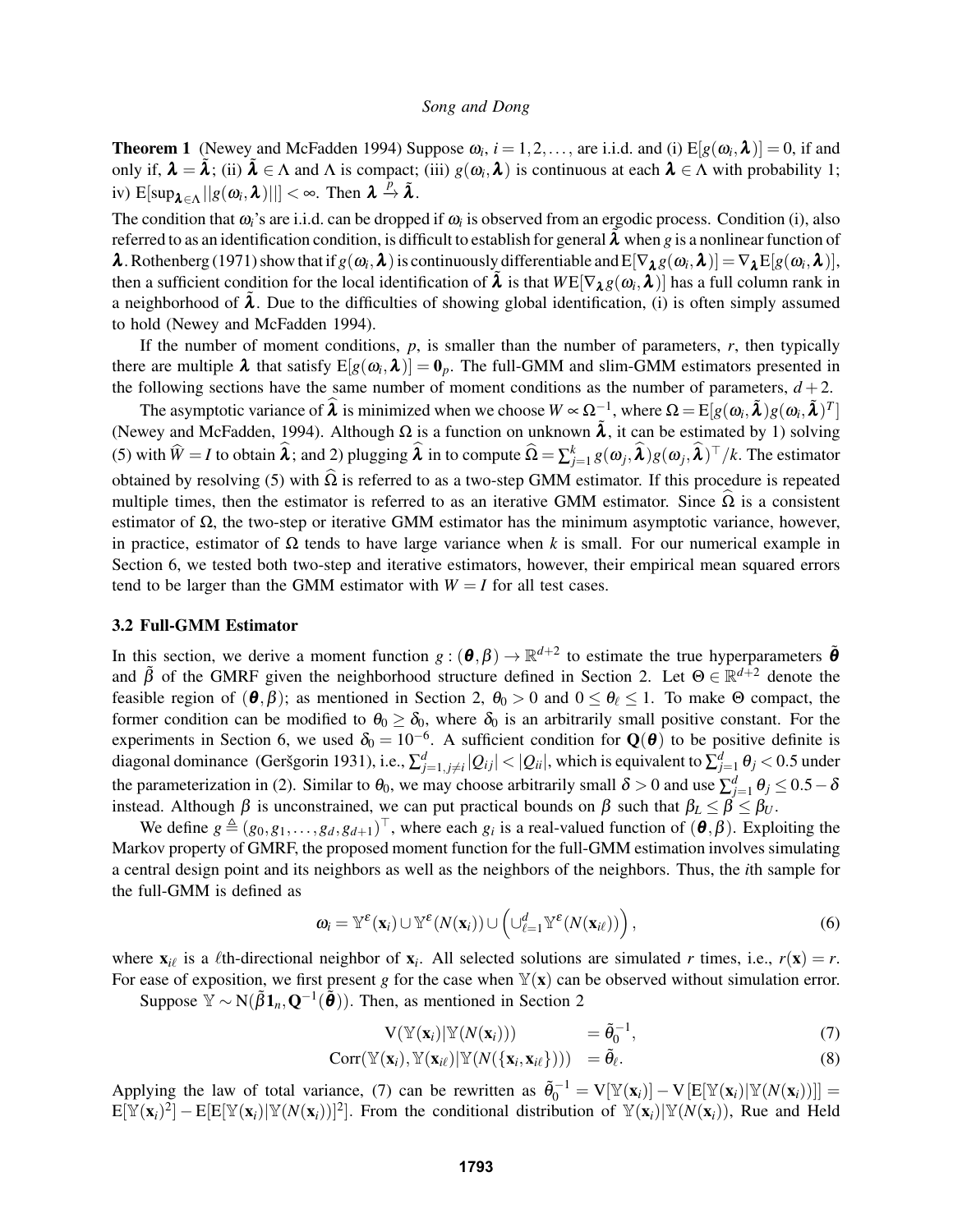(2005) show that

$$
E[\mathbb{Y}(\mathbf{x}_i)|\mathbb{Y}(N(\mathbf{x}_i))] = \tilde{\beta} + \sum_{\mathbf{x}_s \in N(\mathbf{x}_i)} \tilde{\theta}(i,s) \mathbb{Y}(\mathbf{x}_s),
$$
\n(9)

where  $\tilde{\theta}(i,s) = \tilde{\theta}_{\ell}$ , if  $|\mathbf{x}_i - \mathbf{x}_s| = \mathbf{e}_{\ell}$ . Therefore, the following satisfies  $E[g_0(\omega_i, \tilde{\theta}, \tilde{\beta})] = 0$ :

$$
g_0(\boldsymbol{\omega}_i, \boldsymbol{\theta}, \boldsymbol{\beta}) = \theta_0^{-1/2} - \theta_0^{1/2} \mathbb{Y}(\mathbf{x}_i)^2 + \theta_0^{1/2} \left( \boldsymbol{\beta} + \sum_{\mathbf{x}_s \in N(\mathbf{x}_i)} \boldsymbol{\theta}(i, s) \mathbb{Y}(\mathbf{x}_s) \right)^2.
$$
 (10)

Note that  $\theta_0^{-1/2}$  $\int_0^{-1/2} g_0(\omega_i, \theta, \beta)$  also satisfy the moment constraint, however, it tends to show poorer finite-sample performance than (10) when *k* is small (see Section 5. Estimating (10) from the sample requires observing all neighbors of  $x_i$ . We modify (8) to define  $g_\ell$  for  $\ell = 1, 2, \ldots, d$ . From the conditional distribution of  $\mathbb{Y}(\{\mathbf{x}_i, \mathbf{x}_{i\ell}\})|\mathbb{Y}(N(\{\mathbf{x}_i, \mathbf{x}_{i\ell}\}))$  we can derive

$$
\mathbf{V}[\mathbb{Y}(\mathbf{x}_i)|\mathbb{Y}(N(\{\mathbf{x}_i,\mathbf{x}_{i\ell}\}))]=\mathbf{V}[\mathbb{Y}(\mathbf{x}_{i\ell})|\mathbb{Y}(N(\{\mathbf{x}_i,\mathbf{x}_{i\ell}\}))]=\tilde{\theta}_0^{-1}(1-\tilde{\theta}_\ell^2)^{-1},
$$
\n(11)

$$
\mathbf{E}[\mathbb{Y}(\mathbf{x}_i)|\mathbb{Y}(N(\{\mathbf{x}_i,\mathbf{x}_{i\ell}\}))]=\tilde{\beta}+\frac{1}{1-\tilde{\theta}_{\ell}^2}\left(\sum_{\mathbf{x}_s\in N(\mathbf{x}_i)\setminus\mathbf{x}_{i\ell}}\tilde{\theta}(i,s)(\mathbb{Y}(\mathbf{x}_s)-\tilde{\beta})+\sum_{\mathbf{x}_s\in N(\mathbf{x}_{i\ell})\setminus\mathbf{x}_i}\tilde{\theta}_{\ell}\tilde{\theta}(i,s)(\mathbb{Y}(\mathbf{x}_s)-\tilde{\beta})\right).
$$
\n(12)

Using (11), (8) can be rewritten as  $Cov(\mathbb{Y}(\mathbf{x}_i), \mathbb{Y}(\mathbf{x}_{i\ell})|\mathbb{Y}(N(\{\mathbf{x}_i, \mathbf{x}_{i\ell}\})) = \tilde{\theta}_{\ell}/(\tilde{\theta}_{0}(1-\tilde{\theta}_{\ell}^2))$ . From the law of total covariance,

$$
\text{Cov}(\mathbb{Y}(\mathbf{x}_i), \mathbb{Y}(\mathbf{x}_{i\ell}) | \mathbb{Y}(N(\{\mathbf{x}_i, \mathbf{x}_{i\ell}\})) )
$$
\n
$$
= \text{Cov}(\mathbb{Y}(\mathbf{x}_i), \mathbb{Y}(\mathbf{x}_{i\ell})) - \text{Cov}(\mathbb{E}[\mathbb{Y}(\mathbf{x}_i) | \mathbb{Y}(N(\{\mathbf{x}_i, \mathbf{x}_{i\ell}\}))], \mathbb{E}[\mathbb{Y}(\mathbf{x}_{i\ell}) | \mathbb{Y}(N(\{\mathbf{x}_i, \mathbf{x}_{i\ell}\}))])
$$
\n
$$
= \mathbb{E}[\mathbb{Y}(\mathbf{x}_i) \mathbb{Y}(\mathbf{x}_{i\ell})] - \mathbb{E}[\mathbb{E}[\mathbb{Y}(\mathbf{x}_i) | \mathbb{Y}(N(\{\mathbf{x}_i, \mathbf{x}_{i\ell}\}))] \mathbb{E}[\mathbb{Y}(\mathbf{x}_{i\ell}) | \mathbb{Y}(N(\{\mathbf{x}_i, \mathbf{x}_{i\ell}\}))]].
$$
\n(13)

Notice that the expression for the product of conditional expectations in (13) can be derived from (12). Thus, we define  $g_{\ell}(\omega_i, \boldsymbol{\theta}, \beta)$  as

$$
g_{\ell}(\omega_{i}, \boldsymbol{\theta}, \beta) = -\theta_{\ell}/(\theta_{0}^{1/2}(1-\theta_{\ell}^{2})) + \theta_{0}^{1/2} \mathbb{Y}(\mathbf{x}_{i}) \mathbb{Y}(\mathbf{x}_{i\ell})
$$
  
\n
$$
-\theta_{0}^{1/2} \left(\beta + \frac{1}{1-\theta_{\ell}^{2}} \left(\sum_{\mathbf{x}_{s} \in N(\mathbf{x}_{i}) \setminus \mathbf{x}_{i\ell}} \theta(i, s) (\mathbb{Y}(\mathbf{x}_{s}) - \beta) + \sum_{\mathbf{x}_{s} \in N(\mathbf{x}_{i\ell}) \setminus \mathbf{x}_{i}} \theta_{\ell} \theta(i, s) (\mathbb{Y}(\mathbf{x}_{s}) - \beta)\right)\right)
$$
  
\n
$$
\times \left(\beta + \frac{1}{1-\theta_{\ell}^{2}} \left(\sum_{\mathbf{x}_{s} \in N(\mathbf{x}_{i\ell}) \setminus \mathbf{x}_{i}} \theta(i, s) (\mathbb{Y}(\mathbf{x}_{s}) - \beta) + \sum_{\mathbf{x}_{s} \in N(\mathbf{x}_{i}) \setminus \mathbf{x}_{i\ell}} \theta_{\ell} \theta(i, s) (\mathbb{Y}(\mathbf{x}_{s}) - \beta)\right)\right),
$$
\n(14)

which satisfies  $E[g_\ell(\omega_i, \tilde{\boldsymbol{\theta}}, \tilde{\beta}))] = 0$  for  $\ell = 1, 2, ..., d$ . Notice that  $\theta_0^{-1/2}$  $\int_0^{-1/2} \! g_\ell(\bm{\omega}_i, \bm{\tilde{\theta}}, \bm{\tilde{\beta}}))$  also satisfies the moment condition, however, we choose (14) for the same reason as for (10) (see Section 5). Unlike (10), (14) involves sampling the neighbors of  $\mathbf{x}_{i\ell}$ . Given our neighborhood structure, there are two candidates for  $\mathbf{x}_{i\ell}$ for each  $\ell$ . We select one of the two candidates with probability 1/2. Additionally, we have a moment condition with respect to  $\tilde{\beta}$ : E[E[Y(**x**<sub>*i*</sub>)|Y(*N*(**x**<sub>*i*</sub>))]] =  $\tilde{\beta}$ . Combined with (9), this condition implies that  $E\left[\tilde{\beta} + \sum_{\mathbf{x}_s \in N(\mathbf{x}_i)} \tilde{\theta}(i,s) \mathbb{Y}(\mathbf{x}_s)\right] - \tilde{\beta} = 0.$  Therefore, the following satisfies  $E[g_{d+1}(\omega_i, \tilde{\boldsymbol{\theta}}, \tilde{\beta}))] = 0.$ 

$$
g_{d+1}(\boldsymbol{\omega}_i, \boldsymbol{\theta}, \boldsymbol{\beta}) = \sum_{\mathbf{x}_s \in N(\mathbf{x}_i)} \boldsymbol{\theta}(i, s) \mathbb{Y}(\mathbf{x}_s).
$$
 (15)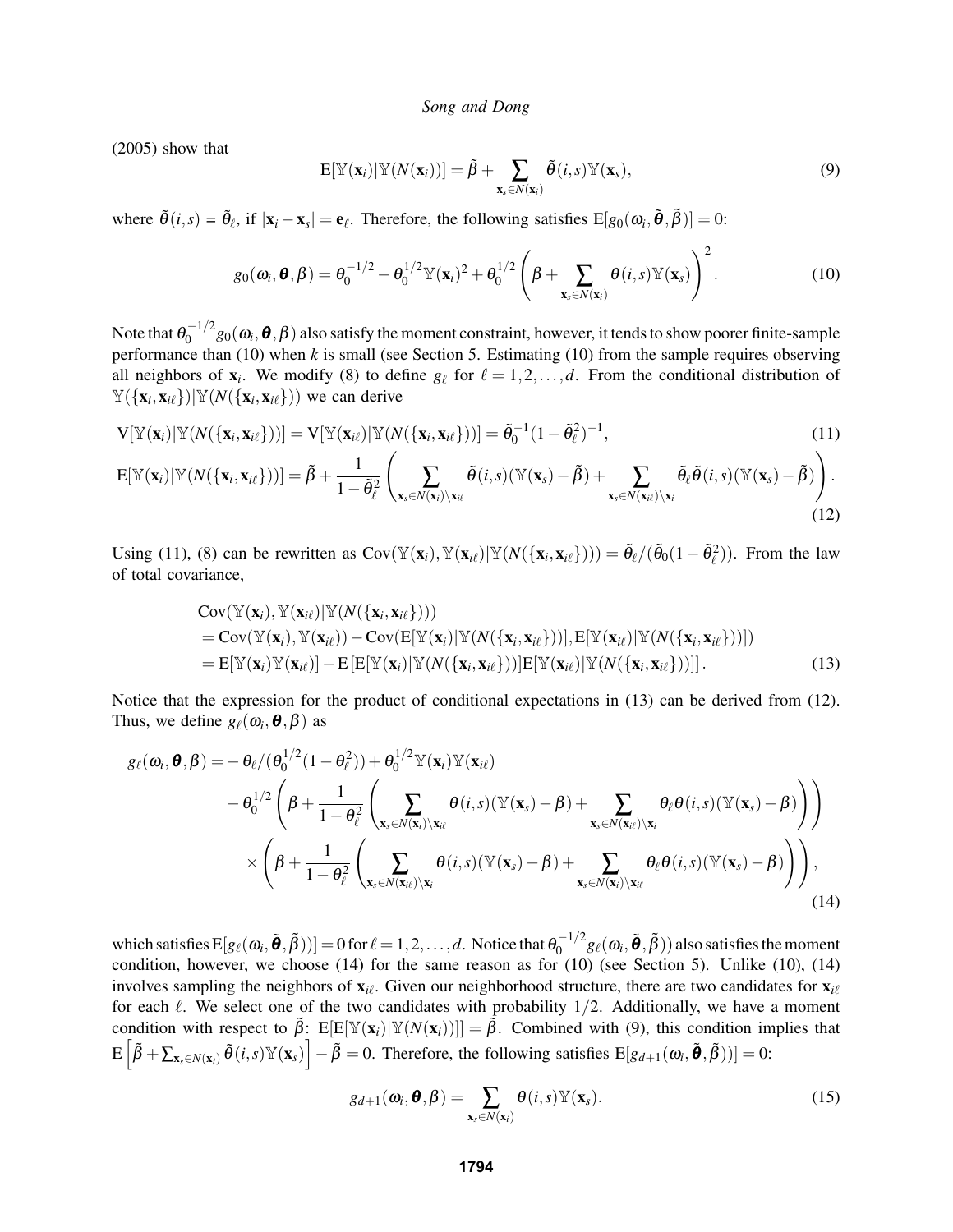In the context of DOvS, we observe  $\bar{Y}(\mathbf{x}_i)$ , a realization of  $\mathbb{Y}^{\varepsilon}(\mathbf{x}_i)$ , instead of  $\mathbb{Y}(\mathbf{x}_i)$ . We define the corresponding sample moment functions,  $g_0^{\varepsilon}, g_1^{\varepsilon}, \dots, g_{d+1}^{\varepsilon}$ , as follows.

$$
g_0^{\varepsilon}(\omega_i, \boldsymbol{\theta}, \beta) = \frac{1}{\theta_0^{1/2}} - \theta_0^{1/2} \left( \bar{Y}^2(\mathbf{x}_i) - \left( \beta + \sum_{\mathbf{x}_s \in N(\mathbf{x}_i)} \theta(i, s) (\bar{Y}(\mathbf{x}_s) - \beta) \right)^2 - \frac{S^2(\mathbf{x}_i)}{r} + \sum_{\mathbf{x}_s \in N(\mathbf{x}_i)} \theta^2(i, s) \frac{S^2(\mathbf{x}_s)}{r} \right), \tag{16}
$$

$$
g_{\ell}^{\varepsilon}(\omega_{i}, \boldsymbol{\theta}, \beta) = -\frac{\theta_{\ell}}{\theta_{0}^{1/2} (1 - \theta_{\ell}^{2})} + \theta_{0}^{1/2} \bar{Y}(\mathbf{x}_{i}) \bar{Y}(\mathbf{x}_{i\ell})
$$

$$
- \theta_{0}^{1/2} \left( \beta + \frac{1}{1 - \theta_{\ell}^{2}} \left( \sum_{\mathbf{x}_{s} \in N(\mathbf{x}_{i}) \setminus \mathbf{x}_{i\ell}} \theta(i, s) (\bar{Y}(\mathbf{x}_{s}) - \beta) + \sum_{\mathbf{x}_{s} \in N(\mathbf{x}_{i\ell}) \setminus \mathbf{x}_{i}} \theta_{\ell} \theta(i, s) (\bar{Y}(\mathbf{x}_{s}) - \beta) \right) \right)
$$

$$
\times \left( \beta + \frac{1}{1 - \theta_{\ell}^{2}} \left( \sum_{\mathbf{x}_{s} \in N(\mathbf{x}_{i\ell}) \setminus \mathbf{x}_{i}} \theta(i, s) (\bar{Y}(\mathbf{x}_{s}) - \beta) + \sum_{\mathbf{x}_{s} \in N(\mathbf{x}_{i}) \setminus \mathbf{x}_{i\ell}} \theta_{\ell} \theta(i, s) (\bar{Y}(\mathbf{x}_{s}) - \beta) \right) \right)
$$

$$
+ \frac{\theta_{0}^{1/2} \theta_{\ell}}{(1 - \theta_{\ell}^{2})^{2}} \left( \sum_{\mathbf{x}_{s} \in N(\mathbf{x}_{i}) \setminus \mathbf{x}_{i\ell}} \theta^{2}(i, s) \frac{S^{2}(\mathbf{x}_{s})}{r} + \sum_{\mathbf{x}_{s} \in N(\mathbf{x}_{i\ell}) \setminus \mathbf{x}_{i}} \theta^{2}(i, s) \frac{S^{2}(\mathbf{x}_{s})}{r} \right), \tag{17}
$$

$$
g_{d+1}^{\varepsilon}(\omega_i, \boldsymbol{\theta}, \beta) = \sum_{\mathbf{x}_s \in N(\mathbf{x}_i)} \theta(i, s) (\bar{Y}(\mathbf{x}_s) - \beta).
$$
\n(18)

The following lemma shows that  $g^{\varepsilon} \triangleq (g_0^{\varepsilon}, g_1^{\varepsilon}, \dots, g_{d+1}^{\varepsilon})$  provides the desired moment condition.

**Lemma 1.** *Given true parameters*  $\tilde{\boldsymbol{\theta}}$  *and*  $\tilde{\beta}$ ,  $E[g^{\varepsilon}(\omega_i, \tilde{\boldsymbol{\theta}}, \tilde{\beta})] = \mathbf{0}_p$ .

*Proof.* Recall that  $\bar{Y}(\mathbf{x})$  is a realization of  $\mathbb{Y}^{\varepsilon}(\mathbf{x})$ . From the definition in Section 2,  $\mathbb{Y}^{\varepsilon}(\mathbf{x}) =$  $\mathbb{Y}(\mathbf{x}) + \bar{\varepsilon}(\mathbf{x})$ . Clearly,  $E[g_{d+1}^{\varepsilon}(\omega_i, \tilde{\theta}, \tilde{\beta})] = 0$  as  $E[\bar{Y}(\mathbf{x})] = \beta$ . Since  $\mathbb{Y}(\mathbf{x}) \perp \varepsilon(\mathbf{x})$  and all solutions are  $\text{simulated independently } E[\overline{Y}^2(\mathbf{x}_i)] = E[(\mathbb{Y}(\mathbf{x}_i) + \overline{\varepsilon}(\mathbf{x}_i))^2] = E[\mathbb{Y}^2(\mathbf{x}_i)] + \sigma^2(\mathbf{x}_i)/r$ , and  $E[\overline{Y}(\mathbf{x}_i)\overline{Y}(\mathbf{x}_i)] = E[\overline{Y}^2(\mathbf{x}_i)]$  $E[(\mathbb{Y}(\mathbf{x}_i) + \bar{\varepsilon}(\mathbf{x}_i))(\mathbb{Y}(\mathbf{x}_{i\ell}) + \bar{\varepsilon}(\mathbf{x}_{i\ell}))] = E[\mathbb{Y}(\mathbf{x}_i)\mathbb{Y}(\mathbf{x}_{i\ell})]$ . Therefore, after some algebra we can show that

$$
E\left[\frac{1}{\tilde{\theta}_0} - \bar{Y}^2(\mathbf{x}_i) + \left(\tilde{\beta} + \sum_{\mathbf{x}_s \in N(\mathbf{x}_i)} \tilde{\theta}(i,s) (\bar{Y}(\mathbf{x}_s) - \tilde{\beta})\right)^2\right] = -\frac{\sigma^2(\mathbf{x}_i)}{r} + \sum_{\mathbf{x}_s \in N(\mathbf{x}_i)} \tilde{\theta}^2(i,s) \frac{\sigma^2(\mathbf{x}_s)}{r}.
$$
 (19)

Because  $E[S^2(\mathbf{x})] = \sigma^2(\mathbf{x})$ , it follows from (19) that  $E[g_0^{\varepsilon}(\omega_i, \tilde{\boldsymbol{\theta}}, \tilde{\beta})] = 0$ . Similarly,

$$
\begin{split} \textrm{E}\Bigg[\bar{Y}(\mathbf{x}_i)\bar{Y}(\mathbf{x}_{i\ell}) - \left(\tilde{\beta} + \frac{1}{1-\tilde{\theta}_\ell^2}\left(\sum_{\mathbf{x}_s \in N(\mathbf{x}_i)\backslash \mathbf{x}_{i\ell}} \tilde{\theta}(i,s)(\bar{Y}(\mathbf{x}_s) - \tilde{\beta}) + \sum_{\mathbf{x}_s \in N(\mathbf{x}_{i\ell})\backslash \mathbf{x}_i} \tilde{\theta}_\ell \tilde{\theta}(i,s)(\bar{Y}(\mathbf{x}_s) - \tilde{\beta})\right)\Bigg) \\ & \qquad \times \left(\tilde{\beta} + \frac{1}{1-\tilde{\theta}_\ell^2}\left(\sum_{\mathbf{x}_s \in N(\mathbf{x}_{i\ell})\backslash \mathbf{x}_i} \tilde{\theta}(i,s)(\bar{Y}(\mathbf{x}_s) - \tilde{\beta}) + \sum_{\mathbf{x}_s \in N(\mathbf{x}_i)\backslash \mathbf{x}_{i\ell}} \tilde{\theta}_\ell \tilde{\theta}(i,s)(\bar{Y}(\mathbf{x}_s) - \tilde{\beta})\right)\right)\Bigg] \\ & = \frac{\tilde{\theta}_\ell}{\tilde{\theta}_0(1-\tilde{\theta}_\ell^2)} - \frac{\tilde{\theta}_\ell}{(1-\tilde{\theta}_\ell^2)^2}\left(\sum_{\mathbf{x}_s \in N(\mathbf{x}_i)\backslash \mathbf{x}_{i\ell}} \tilde{\theta}^2(i,s)\frac{\sigma^2(\mathbf{x}_s)}{r} + \sum_{\mathbf{x}_s \in N(\mathbf{x}_{i\ell})\backslash \mathbf{x}_i} \tilde{\theta}^2(i,s)\frac{\sigma^2(\mathbf{x}_s)}{r}\right). \end{split}
$$

 $\Box$ 

Hence, combined with that  $E[S^2(\mathbf{x}_s)] = \sigma^2(\mathbf{x}_s)$ ,  $E[g_\ell^{\varepsilon}(\omega_i, \tilde{\boldsymbol{\theta}}, \tilde{\beta})] = 0$  for  $\ell = 1, 2, ..., d$ .

Given sample average of the moment function  $\bar{g}^{\epsilon}(\theta, \beta) = \sum_{i=1}^{k} g^{\epsilon}(\omega_i, \theta, \beta)/k$ , the full-GMM estimators are  $(\hat{\theta}, \hat{\beta}) \triangleq \arg \min_{\theta, \beta \in \Theta} ||\bar{g}^{\varepsilon}(\theta, \beta)||^2$ , where  $\Theta$  is the feasible space for  $(\hat{\theta}, \hat{\beta})$  defined in Section 3.2. Note that this formulation is the same as choosing an identity matrix for *W* in (5).

Figure 1a illustrates an example of  $\omega_i$  in two-dimensional  $\mathscr X$  given the central design point,  $\mathbf x_i$ . The simulated solutions are in solid circles. All neighbors of  $x_i$ ,  $x_{i1}$  and  $x_{i2}$  are simulated, where  $x_{i1}$  and  $x_{i2}$  are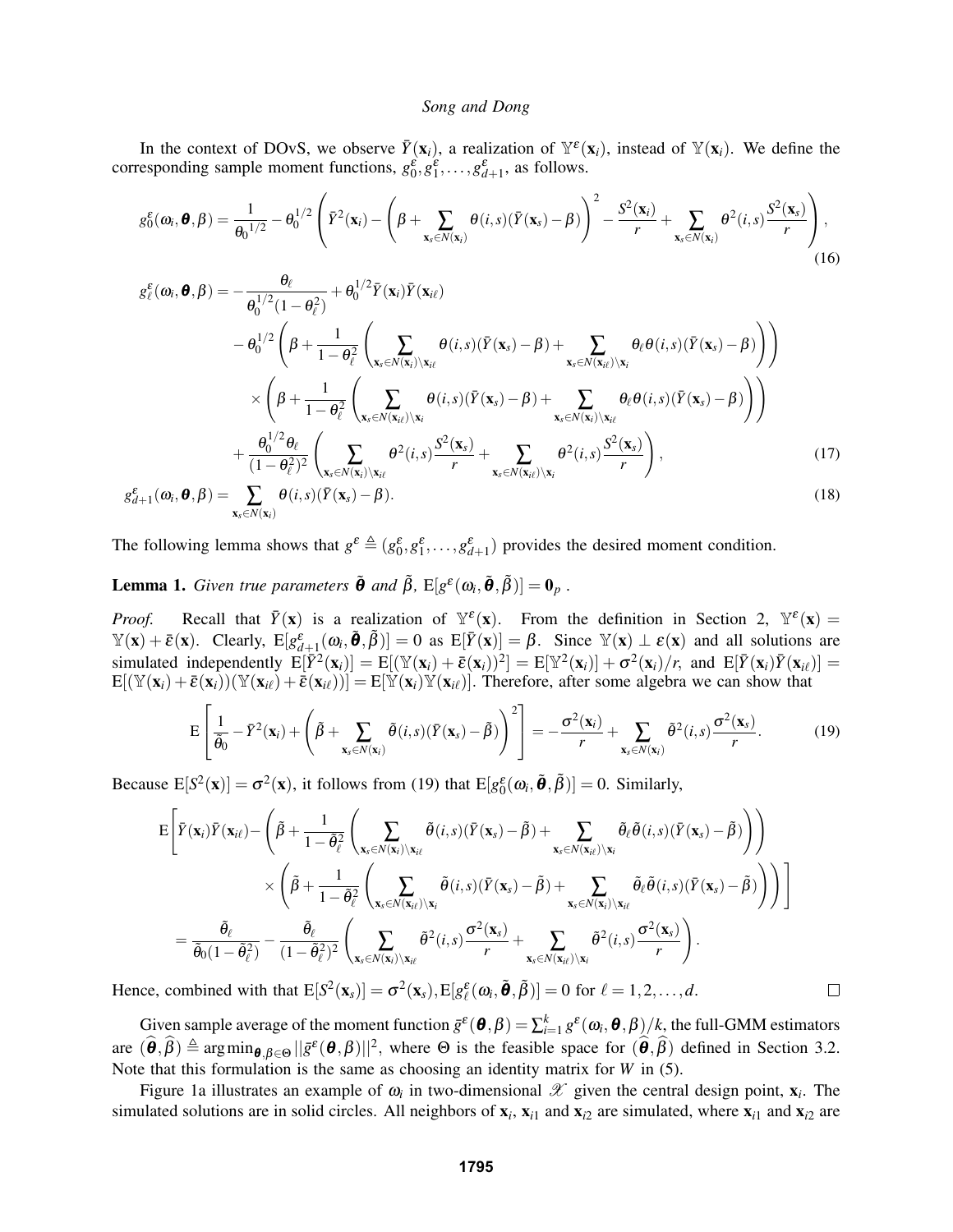

Figure 1: Sampling schemes for full-GMM and slim-GMM in a two-dimensional solution space. Simulated solutions are represented by solid circles.

the uniformly selected neighbors of x*<sup>i</sup>* along the first and the second coordinate directions, respectively. Notice that one solution belongs to both  $N(x_i)$  and  $N(x_i)$ . In a *d*-dimensional case,  $x_i$  has 2*d* neighbors among which we select *d* neighbors,  $\mathbf{x}_{i1}, \mathbf{x}_{i2}, \ldots, \mathbf{x}_{id}$ , to construct  $g_1, g_2, \ldots, g_d$ . For each  $\mathbf{x}_{i\ell}$ , there are  $(2d-1)$  neighbors that are not included in  $N(\mathbf{x}_i)$ . Also, each pair  $(\mathbf{x}_{i\ell}, \mathbf{x}_{i\ell'})$ ,  $\ell \neq \ell'$ , shares one neighbor. Thus, the total number of feasible solutions we simulate for full-GMM estimation given *k* central design points is  $\left(1+2d + d(2d-1) - \binom{d}{2}\right)$  ${k \choose 2}$   $k = (1 + \frac{3}{2})$  $\frac{3}{2}d + \frac{3}{2}$  $\frac{3}{2}d^2$  k. This implies that the total simulation effort for full-GMM estimation increases in  $\Omega(d^2kr)$ , which is not desirable for a high-dimensional DOvS problem. In the next section, we introduce slim-GMM, which requires  $\Omega(dkr)$  simulation budget instead of  $\Omega(d^2kr)$ .

### 3.3 Slim-GMM Estimator

The expressions for  $g_0$  and  $g_{d+1}$  in (16) and (18) do not involve the neighbors of  $\mathbf{x}_{i\ell}$ , whereas  $g_{\ell}$  in (17) has summations over the solutions in  $N(\mathbf{x}_{i\ell})$ . As shown in Section 3.2, the neighbors of  $\mathbf{x}_{i\ell}$  are simulated to estimate the conditional expectation in (12). To reduce the number of solutions to simulate, we modify  $g_{\ell}(\omega_i, \theta, \beta)$  by introducing the following  $(2d-1)$ -dimensional multinomial random vector

$$
\mathbf{Z}_{i\ell} \sim \text{multinomial}\left(1, (2d-1)^{-1}, (2d-1)^{-1}, \dots, (2d-1)^{-1}\right). \tag{20}
$$

By definition,  $\mathbf{Z}_{i\ell}$  has only one nonzero element equals 1. We pair each element of  $\mathbf{Z}_{i\ell}$  with each of 2*d* − 1 solutions in  $N(\mathbf{x}_{i\ell}) \setminus \mathbf{x}_i$  and simulate the solution only if the corresponding element of  $\mathbf{Z}_{i\ell}$  is 1. Suppose  $\mathbf{Z}_{i\ell}^1$  and  $\mathbf{Z}_{i\ell}^2$  are i.i.d. random vectors of distribution (20) drawn independently from  $\omega_i$ , then we define the modified  $\ell$ th moment function for slim-GMM as

$$
\begin{split} &\ddot{g}_{\ell}^{\epsilon}(\omega_{i},\pmb{\theta},\pmb{\beta})\\ &=-\frac{\theta_{\ell}}{\theta_{0}^{1/2}(1-\theta_{\ell}^{2})}+\theta_{0}^{1/2}\bar{Y}(\textbf{x}_{i})\bar{Y}(\textbf{x}_{i\ell})+\frac{\theta_{0}^{1/2}\theta_{\ell}}{(1-\theta_{\ell}^{2})^{2}}\left(\sum_{\textbf{x}_{s}\in N(\textbf{x}_{i})\setminus \textbf{x}_{i\ell}}\theta^{2}(i,s)\frac{S^{2}(\textbf{x}_{s})}{r}\right)\\ &-\theta_{0}^{1/2}\left(\beta+\frac{1}{1-\theta_{\ell}^{2}}\left(\sum_{\textbf{x}_{s}\in N(\textbf{x}_{i})\setminus \textbf{x}_{i\ell}}\theta(i,s)(\bar{Y}(\textbf{x}_{s})-\beta)+(2d-1)\sum_{\textbf{x}_{s}\in N(\textbf{x}_{i\ell})\setminus \textbf{x}_{i}}Z_{i\ell}^{1}(s)\theta_{\ell}\theta(i,s)(\bar{Y}^{(1)}(\textbf{x}_{s})-\beta)\right)\right)\\ &\times\left(\beta+\frac{1}{1-\theta_{\ell}^{2}}\left((2d-1)\sum_{\textbf{x}_{s}\in N(\textbf{x}_{i\ell})\setminus \textbf{x}_{i}}Z_{i\ell}^{2}(s)\theta(i,s)(\bar{Y}^{(2)}(\textbf{x}_{s})-\beta)+\sum_{\textbf{x}_{s}\in N(\textbf{x}_{i})\setminus \textbf{x}_{i\ell}}\theta_{\ell}\theta(i,s)(\bar{Y}(\textbf{x}_{s})-\beta)\right)\right),\end{split}
$$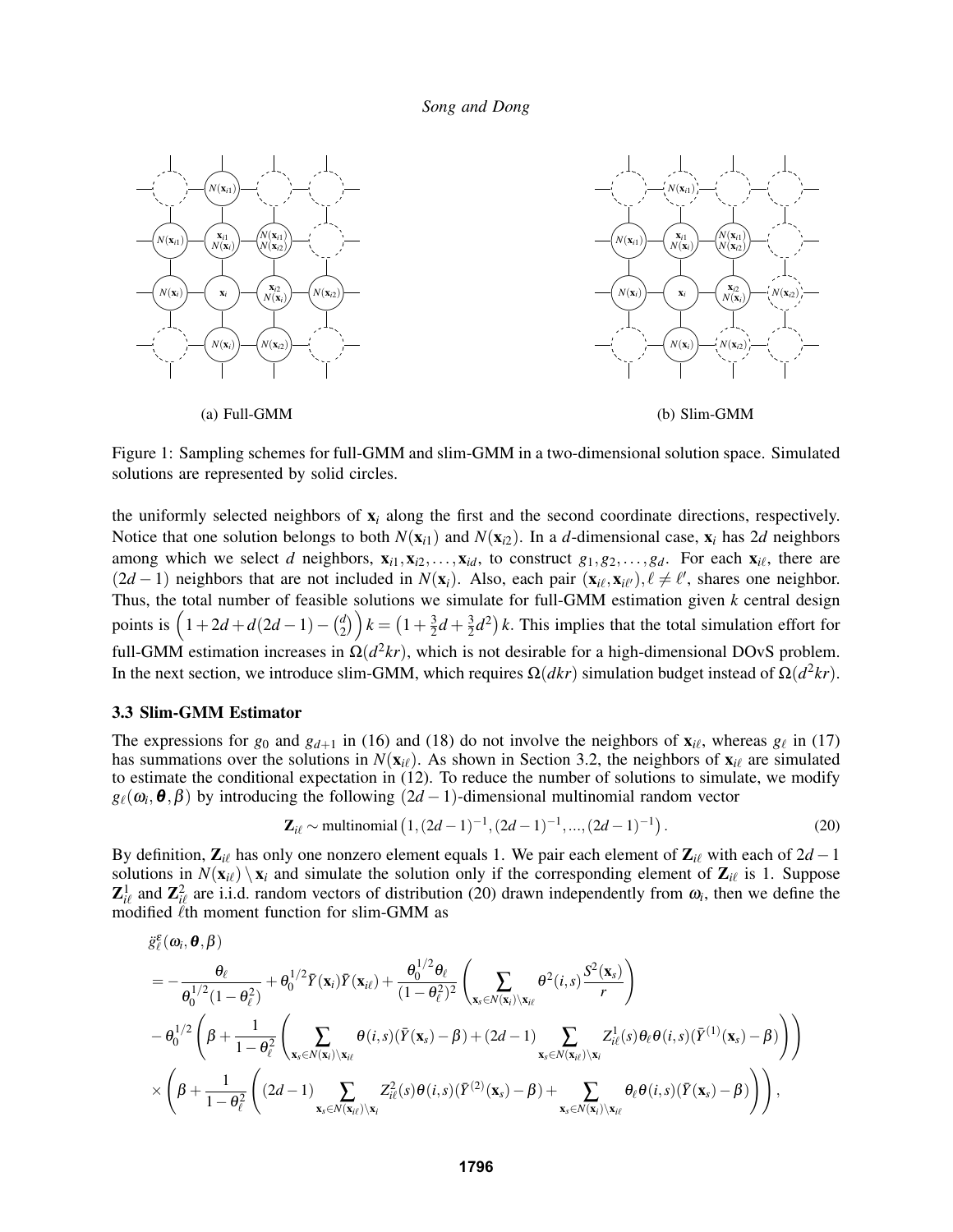where  $Z_{i\ell}^1(s)$  (or  $Z_{i\ell}^2(s)$ ) denotes the element of  $\mathbf{Z}_{i\ell}^1$  (or  $\mathbf{Z}_{i\ell}^2$ ) corresponding to  $\mathbf{x}_s$  and  $\bar{Y}^{(1)}(\mathbf{x}_s) \perp \bar{Y}^{(2)}(\mathbf{x}_s)$ . When  $\mathbf{Z}_{i\ell}^1$  and  $\mathbf{Z}_{i\ell}^2$  pick different solutions to simulate, then the latter condition is satisfied. When  $\mathbf{Z}_{i\ell}^1$  and  $\mathbf{Z}_{i\ell}^2$  select the same  $\mathbf{x}_s \in N(\mathbf{x}_{i\ell}) \setminus \mathbf{x}_i$ ,  $\bar{Y}^{(1)}(\mathbf{x}_s)$  is from the first *r* replications, and  $\bar{Y}^{(2)}(\mathbf{x}_s)$  is from another *r* replications. Thus,  $\omega_i$  for the slim-GMM includes observations in (6) as well as  $\{\mathbf{Z}_{i\ell}^1, \mathbf{Z}_{i\ell}^2, \ell = 1, 2, ..., d\}$ . The following lemma shows that  $\ddot{g}_{\ell}(\omega_i, \theta, \beta)$  satisfies the moment condition. **Lemma 2.** *If*  $\mathbb{Y} \sim N(\tilde{\beta}1_n, \mathbf{Q}^{-1}(\tilde{\boldsymbol{\theta}})), E[\ddot{g}_{\ell}^{\varepsilon}(\omega_i, \tilde{\boldsymbol{\theta}}, \tilde{\beta})] = 0.$ 

*Proof.* Because  $\mathbf{Z}_{i\ell}^1, \mathbf{Z}_{i\ell}^2 \perp \omega_i$  and  $\mathbf{Z}_{i\ell}^1 \perp \mathbf{Z}_{i\ell}^2$ ,

$$
\begin{split} &\mathbf{E}\Bigg[\Bigg(\tilde{\beta}+\frac{1}{1-\tilde{\theta}_{\ell}^{2}}\Bigg(\sum_{\mathbf{x}_{s}\in N(\mathbf{x}_{i})\backslash\mathbf{x}_{i\ell}}\tilde{\theta}(i,s)(\bar{Y}(\mathbf{x}_{s})-\tilde{\beta})+(2d-1)\sum_{\mathbf{x}_{s}\in N(\mathbf{x}_{i\ell})\backslash\mathbf{x}_{i}}Z_{i\ell}^{1}(s)\tilde{\theta}_{\ell}\tilde{\theta}(i,s)(\bar{Y}^{(1)}(\mathbf{x}_{s})-\tilde{\beta})\Bigg)\Bigg)\\ &\times\Bigg(\tilde{\beta}+\frac{1}{1-\tilde{\theta}_{\ell}^{2}}\Bigg((2d-1)\sum_{\mathbf{x}_{s}\in N(\mathbf{x}_{i\ell})\backslash\mathbf{x}_{i}}Z_{i\ell}^{2}(s)\tilde{\theta}(i,s)(\bar{Y}^{(2)}(\mathbf{x}_{s})-\tilde{\beta})+\sum_{\mathbf{x}_{s}\in N(\mathbf{x}_{i})\backslash\mathbf{x}_{i\ell}}\tilde{\theta}_{\ell}\tilde{\theta}(i,s)(\bar{Y}(\mathbf{x}_{s})-\tilde{\beta})\Bigg)\Bigg)\Bigg|\omega_{i}\Bigg] \\ &=\Bigg(\beta+\frac{1}{1-\tilde{\theta}_{\ell}^{2}}\Bigg(\sum_{\mathbf{x}_{s}\in N(\mathbf{x}_{i})\backslash\mathbf{x}_{i\ell}}\tilde{\theta}(i,s)(\bar{Y}(\mathbf{x}_{s})-\tilde{\beta})+\sum_{\mathbf{x}_{s}\in N(\mathbf{x}_{i\ell})\backslash\mathbf{x}_{i}}\tilde{\theta}_{\ell}\tilde{\theta}(i,s)(\bar{Y}^{(1)}(\mathbf{x}_{s})-\tilde{\beta})\Bigg)\Bigg) \\ &\times\Bigg(\tilde{\beta}+\frac{1}{1-\tilde{\theta}_{\ell}^{2}}\Bigg(\sum_{\mathbf{x}_{s}\in N(\mathbf{x}_{i\ell})\backslash\mathbf{x}_{i}}\tilde{\theta}(i,s)(\bar{Y}^{(2)}(\mathbf{x}_{s})-\tilde{\beta})+\sum_{\mathbf{x}_{s}\in N(\mathbf{x}_{i})\backslash\mathbf{x}_{i\ell}}\tilde{\theta}_{\ell}\tilde{\theta}(i,s)(\bar{Y}(\mathbf{x}_{s})-\tilde{\beta})\Bigg)\Bigg),\end{split}
$$

where the expectation is with respect to  $\mathbf{Z}_{i\ell}^1$  and  $\mathbf{Z}_{i\ell}^2$ . Therefore,

$$
E\left[\bar{Y}(\mathbf{x}_{i})\bar{Y}(\mathbf{x}_{i\ell}) - \left(\tilde{\beta} + \frac{1}{1 - \tilde{\theta}_{\ell}^{2}} \left(\sum_{\mathbf{x}_{s} \in N(\mathbf{x}_{i}) \setminus \mathbf{x}_{i\ell}} \tilde{\theta}(i,s) (\bar{Y}(\mathbf{x}_{s}) - \tilde{\beta}) + \sum_{\mathbf{x}_{s} \in N(\mathbf{x}_{i\ell}) \setminus \mathbf{x}_{i}} \tilde{\theta}_{\ell} \tilde{\theta}(i,s) (\bar{Y}^{(1)}(\mathbf{x}_{s}) - \tilde{\beta})\right)\right) \times \left(\tilde{\beta} + \frac{1}{1 - \tilde{\theta}_{\ell}^{2}} \left(\sum_{\mathbf{x}_{s} \in N(\mathbf{x}_{i\ell}) \setminus \mathbf{x}_{i}} \tilde{\theta}(i,s) (\bar{Y}^{(2)}(\mathbf{x}_{s}) - \tilde{\beta}) + \sum_{\mathbf{x}_{s} \in N(\mathbf{x}_{i}) \setminus \mathbf{x}_{i\ell}} \tilde{\theta}_{\ell} \tilde{\theta}(i,s) (\bar{Y}(\mathbf{x}_{s}) - \tilde{\beta})\right)\right)\right] = \frac{\tilde{\theta}_{\ell}}{\tilde{\theta}_{0}(1 - \tilde{\theta}_{\ell}^{2})} - \frac{\tilde{\theta}_{\ell}}{(1 - \tilde{\theta}_{\ell}^{2})^{2}} \left(\sum_{\mathbf{x}_{s} \in N(\mathbf{x}_{i}) \setminus \mathbf{x}_{i\ell}} \tilde{\theta}^{2}(i,s) \frac{\sigma^{2}(\mathbf{x}_{s})}{r}\right).
$$
(21)

Notice that only the simulation error variances of solutions in  $N(\mathbf{x}_i) \setminus \mathbf{x}_{i\ell}$  show up in (21), because  $\bar{Y}^{(1)}(\mathbf{x}_s) \perp$  $\bar{Y}^{(2)}(\mathbf{x}_s)$ , i.e., the mean of the product of their simulation errors equals 0. Hence,  $E[\ddot{g}_{\ell}^{\varepsilon}(\omega_i, \tilde{\boldsymbol{\theta}}, \tilde{\beta})] = 0$ .

The slim-GMM estimators,  $\ddot{\theta}$  and  $\ddot{\beta}$ , are obtained by using  $\ddot{g}^{\varepsilon} = (g_0^{\varepsilon}, \ddot{g}_1^{\varepsilon}, \dots, \ddot{g}_d^{\varepsilon}, g_{d+1}^{\varepsilon})^{\top}$  as a moment function instead of  $g^{\varepsilon}$ . For slim-GMM, at most two neighbors of  $\mathbf{x}_{i\ell}$  are selected for simulation regardless of the dimension of the solution space. Figure 1b shows an example of the sampling scheme for slim-GMM in the same two-dimensional solution space in Figure 1a. One solution in  $N(\mathbf{x}_{i1})$  is represented by a dashed circle indicating it was not simulated, i.e., corresponding elements of  $\mathbb{Z}_{i1}^1$  and  $\mathbb{Z}_{i1}^2$  for this solution were 0. On the other hand, only one solution in  $N(\mathbf{x}_{i2})$  was selected by both  $\mathbf{Z}_{i2}^1$  and  $\mathbf{Z}_{i2}^2$ , which happens to be one of the solutions selected for  $x_i$ ; this solution is simulated 3r times as described earlier.

In a *d*-dimensional case, we simulate  $(1+2d+2d)k = (1+4d)k$  solutions given *k* central design points allowing some solutions to be chosen multiple times; we sample all 2*d* neighbors of the central design point and only two neighbors of each of  $x_{i1}, x_{i2},...,x_{id}$ . Therefore, the required total simulation effort for slim-GMM is Ω(*dkr*), which is significantly smaller than that of the full-GMM for large *d*.

## 4 CONSISTENCY OF FULL-GMM AND SLIM-GMM

Since the observations from the GMRF are correlated, we need to assume the GMRF to be stationary to show consistency of the full-GMM and slim-GMM estimators as discussed in Section 3.1). As the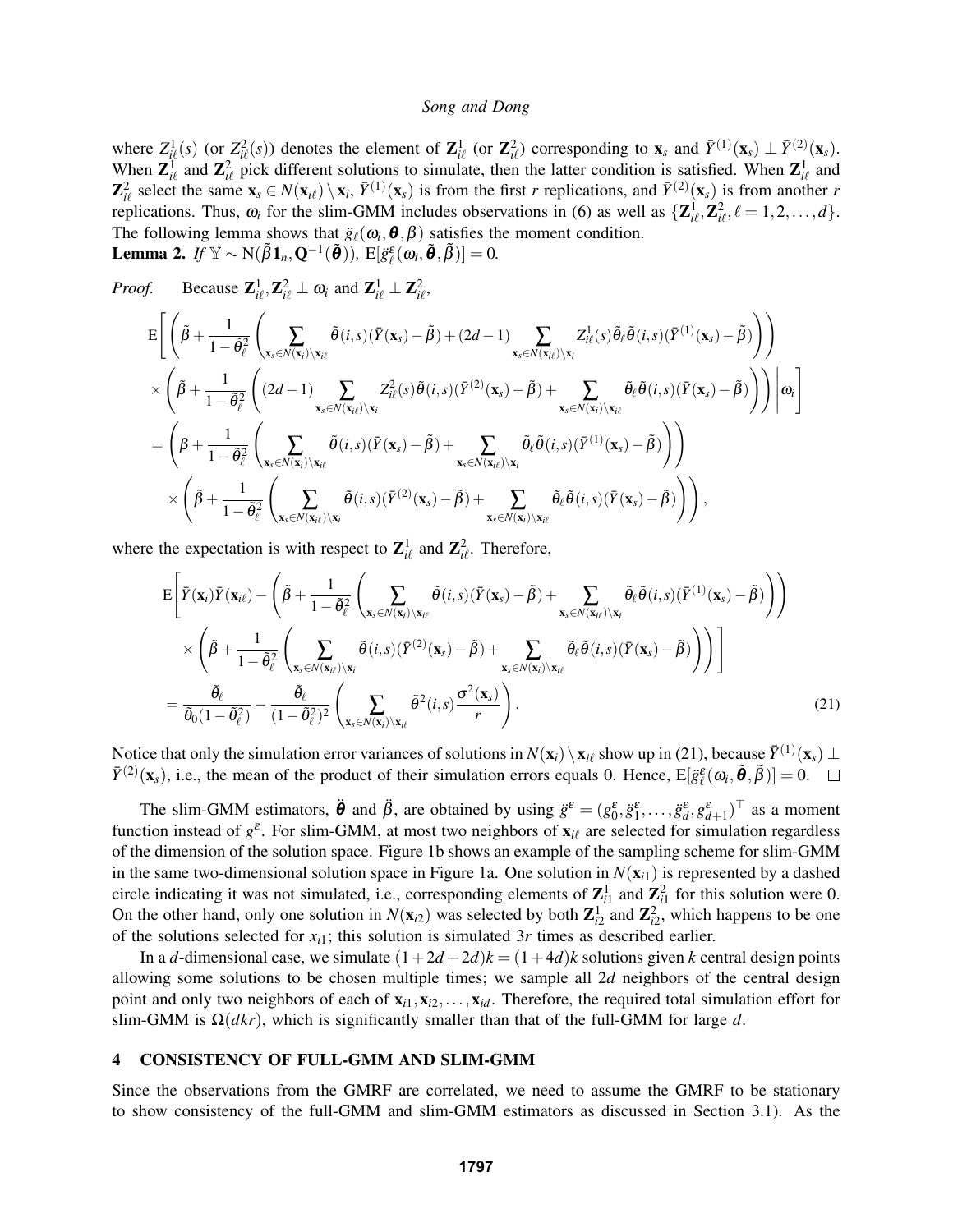moment functions for both estimators are highly nonlinear, it is difficult to establish a general identification condition as mentioned in Section 3.1. Another challenge is that  $E[g^{\varepsilon}(\omega_i, \theta, \beta)]$  depends on variances and covariances of the sampled solutions, which are the elements of  $Q^{-1}(\tilde{\theta})$ . Although  $Q(\theta)$  has a nice structure in (2), once inverted, the elements of  $Q^{-1}(\theta)$  are nonlinear functions of  $\theta$  that depends on *n* as well as the locations of the sampled solutions within  $\mathscr X$ . The following theorem shows that the full-GMM and slim-GMM estimators are consistent under the stationarity and identification assumptions.

**Theorem 2** Suppose  $\mathbb{Y} \sim N(\tilde{\beta} \mathbf{1}_n, \mathbf{Q}^{-1}(\tilde{\boldsymbol{\theta}}))$  is stationary. If  $E[g^{\varepsilon}(\omega_i, \boldsymbol{\theta}, \beta)] = \mathbf{0}_{d+2}$  has a unique solution at  $(\mathbf{\Theta}, \beta) = (\tilde{\mathbf{\Theta}}, \tilde{\beta})$ , then (i)  $(\hat{\mathbf{\Theta}}, \hat{\beta}) \stackrel{p}{\rightarrow} (\tilde{\mathbf{\Theta}}, \tilde{\beta})$ ; (ii)  $(\ddot{\mathbf{\Theta}}, \ddot{\beta}) \stackrel{p}{\rightarrow} (\tilde{\mathbf{\Theta}}, \tilde{\beta})$ .

*Proof.* We first show consistency of  $(\theta, \beta)$  by verifying the conditions in Theorem 1. Following the discussion in Section 2, we can choose  $\Theta$  to be a compact space by adjusting the lower bounds on  $\theta$  and upper bounds on  $\theta_0$  and  $\beta$ . From definition (6),  $\omega_i$  is a vector of simulation outputs. Given  $\theta$  and  $\beta$ , and for each  $\ell = 0,1,\ldots,d+1$ ,  $g_{\ell}^{\varepsilon}(\omega_i,\boldsymbol{\theta},\beta)$  is a continuous functions of  $\boldsymbol{\theta}$  and  $\beta$ , and second-order polynomial in the elements of  $\omega_i$ : namely,  $g_{\ell}^{\varepsilon}(\omega_i, \theta, \beta) = \sum_{s,s'} c_{i,s,s'}(\theta, \beta) \omega_{is} \omega_{is'}$ , where  $\omega_{is}$  is the *s*th element of  $\omega_i$  and  $c_{i,s,s'}(\theta,\beta)$ 's are the parameters that only depend on  $\theta$  and  $\beta$ . Since  $g_{\ell}^{\varepsilon}(\omega_i,\theta,\beta)$  is a continuous function of  $\theta$  and  $\beta$ ,  $c_{i,s,s'}(\theta,\beta)$ 's are also continuous functions of  $\theta$  and  $\beta$ , and therefore bounded for compact  $\Theta$ . Because  $\omega_{is}\omega_{is'} \leq (\omega_{is}^2 + \omega_{is'}^2)/2$ ,  $g_{\ell}^{\varepsilon}(\omega_i, \boldsymbol{\theta}, \beta) \leq \sum_{s,s'} \max\{0, c_{i,s,s'}(\boldsymbol{\theta}, \beta)\} \left((\omega_{is})^2 + (\omega_{is'})^2\right)$ . Since there are a finite number of  $(s, s')$  pairs, we can find  $C_i < \infty$  such that  $C_i = \sup_{(\theta, \beta) \in \Theta} \max_{(s, s')} \{ \max \{0, c_{i, s, s'}(\theta, \beta) \} \},$ thus for any  $\theta$  and  $\beta$   $g_{\ell}^{\varepsilon}(\omega_i, \theta, \beta) \le \sum_{s \neq s'} C_i \omega_{is} \omega_{is'}$ . Hence, combined with that the elements of  $\omega_i$  have finite second moments as they are normally distributed, we can show  $E[\sup_{\lambda \in \Lambda} ||g(\omega_i, \lambda)||] < \infty$ . Condition (ii)–(iv) can be verified similarly for  $\ddot{g}^{\varepsilon}$ .  $\Box$ 

Rue and Held (2005) provide two common examples of stationary GMRFs: (i)  $\mathscr X$  is wrapped onto a torus; (ii)  $\mathscr X$  is an infinite lattice. In both cases,  $\mathscr X$  has no boundaries, hence the distribution of  $\mathbb Y$  has no boundary effects granting stationarity. Toroidal  $\mathscr X$  is a common assumption in image texture analysis as it simplifies the computation of the likelihood function (Dryden, Ippoliti, and Romagnoli 2002). However, for a DOvS problem, wrapping  $\mathscr X$  onto a torus is not plausible in general as the objective function values of the solutions at different boundaries of  $\mathscr X$  may differ significantly. Assuming  $\mathscr X$  is an infinite lattice may not be plausible, either. However, when  $\mathscr X$  is large, the GMM estimators may still approximate the true parameters pretty well as can be confirmed by experiment results in Section 6.

## 5 SMALL-SAMPLE PERFORMANCE

There are several possible choices for  $g_0, g_\ell$ , and  $g_{d+1}$  other than (10), (14) and (15) as discussed in Section 3.2;  $\theta_0^{-1/2}$  $\theta_0^{-1/2}$ g<sub>0</sub> $(\omega_i, \boldsymbol{\theta}, \beta)$  and  $\theta_0^{-1/2}$  $\int_0^{-1/2} g_\ell(\omega_i, \theta, \beta)$  also satisfy the moment conditions in (4). However, these functions show poorer finite-sample performances than  $g_0(\omega_i, \bm{\theta}, \bm{\beta})$  and  $g_\ell(\omega_i, \bm{\theta}, \bm{\beta})$  for small *k*; there is a positive probability that  $\theta_0$  diverges to infinity (or pushed to the boundary of Θ) due to sampling error for any finite *k*.

To see this, suppose we use  $\theta_0^{-1/2}$  $\theta_0^{-1/2}g_0(\boldsymbol{\omega}_i,\boldsymbol{\theta},\boldsymbol{\beta})=\theta_0^{-1}-\mathbb{Y}(\mathbf{x}_i)^2+\left(\boldsymbol{\beta}+\sum_{\mathbf{x}_s\in N(\mathbf{x}_i)}\boldsymbol{\theta}(i,s)\mathbb{Y}(\mathbf{x}_s)\right)^2\ \ \mathrm{as}$ a moment function instead of  $g_0(\omega_i, \theta, \beta)$  and  $\tilde{\theta}_\ell, 1 \leq \ell \leq d$ , and  $\tilde{\beta}$  are known. We define event  $\Xi \triangleq {\omega_i |\mathbb{Y}(\mathbf{x}_i)^2 - (\tilde{\beta} + \sum_{\mathbf{x}_s \in N(\mathbf{x}_i)} \tilde{\theta}(i,s) \mathbb{Y}(\mathbf{x}_s))^2} < 0$ . When  $\Xi$  occurs,  $\theta_0$  is pushed to infinity to make  $|\theta_0^{-1/2}g_0(\omega_i,\boldsymbol{\theta},\beta)|$  small as  $\theta_0$  is constrained to be positive. Note that  $\mathbb{Y}(\mathbf{x}_i)|\mathbb{Y}(N(\mathbf{x}_i))\stackrel{D}{=}V+W$ , where  $V = \beta + \sum_{x_s \in N(x_i)} \tilde{\theta}(i,s) \mathbb{Y}(x_s)$  and  $W \sim N(0, \tilde{\theta}_0^{-1})$ . Therefore,  $\Xi$  occurs, if and only if,  $(V+W)^2 - V^2 =$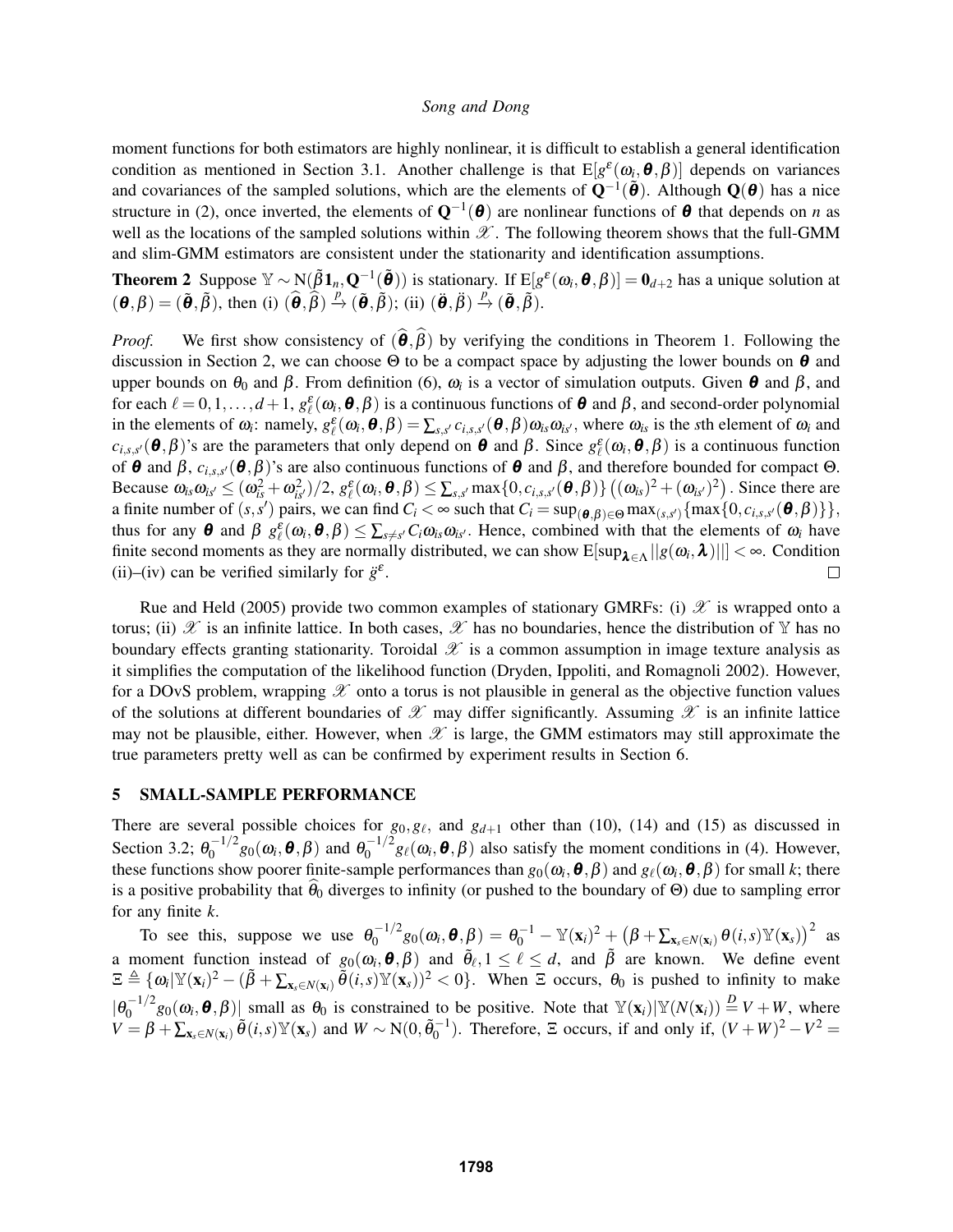Table 1: Estimated parameters for Case  $1-4$  from full-GMM and slim-GMM with  $k = 5,10$  and 50 and from MLE with  $n_0 = 45,90$  and 450. Starred (\*) statistics are computed without the outliers, where the estimators are greater than  $1000\theta_0$ . All outliers are observed for the slim-GMM; Case 1 with  $k = 10$ , Case 2 and 4 with  $k = 5$  each has one outlier; Case 4 with  $k = 10$  has two outliers. We highlighted the results of all three estimators for Case 1 in bold when  $k = 5$  and  $n_0 = 45$ .

|                     |             |                        | Case1              |                   |                   | Case2             |                   |                   | Case3             |                   |                   | Case4             |                   |                    |
|---------------------|-------------|------------------------|--------------------|-------------------|-------------------|-------------------|-------------------|-------------------|-------------------|-------------------|-------------------|-------------------|-------------------|--------------------|
|                     |             |                        | $\tilde{\theta}_0$ | $\ddot{\theta}_1$ | $\ddot{\theta}_2$ | $\ddot{\theta}_0$ | $\ddot{\theta}_1$ | $\ddot{\theta}_2$ | $\ddot{\theta}_0$ | $\ddot{\theta}_1$ | $\ddot{\theta}_2$ | $\ddot{\theta}_0$ | $\ddot{\theta}_1$ | $\tilde{\theta}_2$ |
|                     |             |                        | 0.001              | 0.1               | 0.1               |                   | 0.1               | 0.1               | 0.001             | 0.4               | 0.05              |                   | 0.4               | 0.05               |
| full-<br><b>GMM</b> | $k=5$       | <b>Bias</b>            | 0.000563           | 0.016             | 0.012             | 0.883             | 0.016             | 0.013             | 0.000083          | $-0.178$          | 0.054             | 0.446             | $-0.174$          | 0.048              |
|                     |             | <b>SE</b>              | 0.000060           | 0.004             | 0.004             | 0.121             | 0.005             | 0.005             | 0.000050          | 0.005             | 0.004             | 0.232             | 0.005             | 0.004              |
|                     | $k=10$      | <b>Bias</b>            | 0.000669           | 0.016             | 0.019             | 0.659             | 0.016             | 0.017             | 0.000573          | $-0.136$          | 0.058             | 0.799             | $-0.132$          | 0.053              |
|                     |             | <b>SE</b>              | 0.000138           | 0.004             | 0.004             | 0.096             | 0.004             | 0.004             | 0.000211          | 0.005             | 0.004             | 0.484             | 0.005             | 0.004              |
|                     | $k=50$      | <b>Bias</b>            | 0.000130           | 0.006             | 0.009             | 0.144             | 0.006             | 0.009             | 0.000150          | $-0.033$          | 0.020             | 0.250             | $-0.031$          | 0.019              |
|                     |             | <b>SE</b>              | 0.000013           | 0.003             | 0.003             | 0.015             | 0.003             | 0.003             | 0.000034          | 0.002             | 0.002             | 0.112             | 0.002             | 0.002              |
| slim-<br><b>GMM</b> | $k=5$       | <b>Bias</b>            | 0.000744           | 0.013             | 0.011             | 1.376*            | 0.012             | 0.011             | 0.000276          | $-0.189$          | 0.056             | $0.598*$          | $-0.186$          | 0.050              |
|                     |             | SE                     | 0.000174           | 0.004             | 0.004             | 0.557             | 0.004             | 0.004             | 0.000068          | 0.005             | 0.004             | 0.165             | 0.005             | 0.004              |
|                     | $k=10$      | <b>Bias</b>            | $0.000460*$        | 0.016             | 0.015             | 1.018             | 0.017             | 0.016             | 0.000335          | $-0.145$          | 0.059             | $0.237*$          | $-0.146$          | 0.057              |
|                     |             | <b>SE</b>              | 0.000054           | 0.004             | 0.004             | 0.358             | 0.004             | 0.004             | 0.000149          | 0.004             | 0.004             | 0.056             | 0.005             | 0.004              |
|                     | $k = 50$    | <b>Bias</b>            | 0.000125           | 0.006             | 0.009             | 0.136             | 0.009             | 0.010             | 0.000201          | $-0.044$          | 0.028             | 0.090             | $-0.042$          | 0.028              |
|                     |             | <b>SE</b>              | 0.000011           | 0.003             | 0.003             | 0.012             | 0.003             | 0.003             | 0.000139          | 0.003             | 0.003             | 0.026             | 0.003             | 0.003              |
| <b>MLE</b>          | $n_0 = 45$  | <b>Bias</b>            | 0.002729           | 0.066             | 0.111             | 1.869             | 0.061             | 0.055             | 0.001541          | $-0.218$          | 0.163             | 1.280             | $-0.199$          | 0.143              |
|                     |             | $\overline{\text{SE}}$ | 0.000114           | 0.006             | 0.007             | 0.088             | 0.006             | 0.006             | 0.000079          | 0.006             | 0.007             | 0.071             | 0.006             | 0.006              |
|                     | $n_0 = 90$  | <b>Bias</b>            | 0.000974           | 0.074             | 0.066             | 0.922             | 0.065             | 0.063             | 0.000427          | $-0.124$          | 0.087             | 0.401             | $-0.125$          | 0.081              |
|                     |             | <b>SE</b>              | 0.000037           | 0.006             | 0.006             | 0.037             | 0.006             | 0.006             | 0.000025          | 0.006             | 0.005             | 0.024             | 0.006             | 0.005              |
|                     | $n_0 = 450$ | <b>Bias</b>            | 0.000043           | 0.001             | 0.001             | 0.043             | 0.001             | 0.002             | 0.000013          | $-0.006$          | 0.001             | 0.014             | $-0.006$          | 0.001              |
|                     |             | <b>SE</b>              | 0.000003           | 0.003             | 0.002             | 0.003             | 0.003             | 0.002             | 0.000004          | 0.001             | 0.001             | 0.004             | 0.001             | 0.001              |

 $(2V+W)W \le 0$  and the probability of this event is

$$
\Pr\{(2V+W)W \le 0\} = \Pr\{0 \le W \le -2V|V \le 0\} \Pr\{V \le 0\} + \Pr\{-2V \le W \le 0|V \ge 0\} \Pr\{V \ge 0\}
$$

$$
= \int_{-\infty}^{\infty} \left(\Phi(\sqrt{\tilde{\theta}_0}|2v|) - 0.5\right) f_V(v) dv,
$$

where  $f_V$  is the probability density function of *V* and  $\Phi$  is the cumulative distribution function of a standard normal random variable. Hence, for any  $\tilde{\theta}_0 > 0$ , event  $\Xi$  occurs with a positive probability and Pr{ $\Xi$ } is an increasing function of  $\theta_0$ . In the context of DOvS,  $\theta_0$  tends to be small ( $\ll$  1) representing large spatial uncertainty –small precision– about the response surface. Thus, the probability of having large  $\theta_0$  is pretty small for a practical DOvS problem.

Note that  $\Xi$  is defined for a single  $\omega_i$ . As *k* increases, the probability that the estimated  $\theta_0$  is pushed to infinity converges to 0. For our choice of  $g_0(\omega_i, \theta, \beta)$ , even if  $\Xi$  occurs,  $\theta_0$  is not pushed to infinity because  $\theta_0^{-1/2}$  $0^{-1/2}$  and  $\theta_0^{1/2}$  $\int_0^{1/2} (\mathbb{Y}(\mathbf{x}_i)^2 - (\beta + \sum_{\mathbf{x}_s \in N(\mathbf{x}_i)} \theta(i,s) \mathbb{Y}(\mathbf{x}_s))^2)$  balance each other. A similar observation can be made for  $\theta_0^{-1/2}$  $\int_0^{-1/2} g_\ell(\omega_i, \boldsymbol{\theta}, \boldsymbol{\beta}).$ 

## 6 EMPIRICAL RESULTS

In this section, we compare the empirical performance of the full-GMM and slim-GMM estimators with the MLE by estimating the parameters of sampled observations from a GMRF with known parameters. For all test cases,  $\mathscr X$  is a two-dimensional 50  $\times$  50 lattice. Hence, the sampled GMRFs are non-stationary, which makes all three estimators inexact. When a solution is "simulated," a normally distributed noise with mean 0 and variance  $0.5<sup>2</sup>$  was added to the sampled response surface to induce simulation noise.

Four settings of  $\tilde{\theta}$  were tested,  $\tilde{\theta} = (0.001, 0.1, 0.1), (1, 0.1, 0.1), (0.001, 0.4, 0.05), (1, 0.4, 0.05),$  while  $\tilde{\beta}$  is fixed to 0 for all cases. Note that the  $\tilde{\theta}$  values were selected to examine the performance of the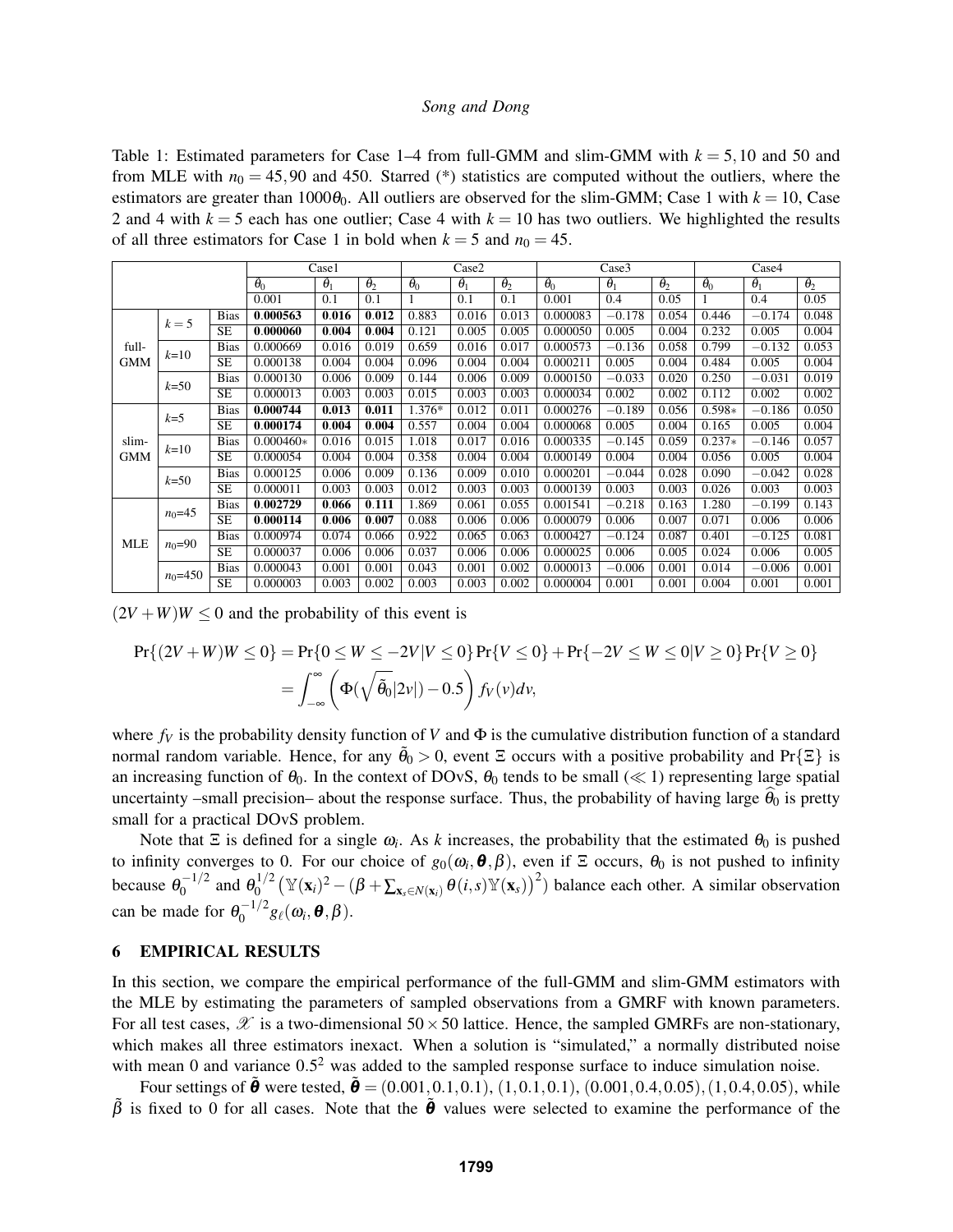

Figure 2: Computation (wall-clock) time of full-GMM, slim-GMM, and MLE for Case 3:  $\hat{\theta}$  =  $(0.001, 0.4, 0.05)$  given  $k = 5, 10, 50$  and  $n_0 = 45, 90, 450$ .

estimators under low vs. high precision  $(\tilde{\theta}_0)$  as well as low vs. high spatial correlations  $(\tilde{\theta}_1$  and  $\tilde{\theta}_2)$ . For full-GMM and slim-GMM,  $k = 5,10$ , and 50 central design points were selected by Latin hypercube sampling. For MLE, we selected  $n_0 = 45,90$ , and 450 initial design points by Latin hypercube sampling. Notice that these are the numbers of solutions (allowing duplicates) we simulate for slim-GMM when  $k = 5,10$ , and 50, respectively. We used  $r = 10$  for all experiments.

Table 1 shows the estimated bias and the standard error of each estimator computed from 1,000 replications for each test case. Some test cases that had outliers (i.e., estimated  $\theta_0$  is more than 1000 times larger than  $\tilde{\theta}_0$ ) are marked with '\*' and their biases and standard errors are computed without these outliers (See the caption of Table 1 for details). For  $k = 5$  and 10 or equivalently  $n_0 = 45$  and 90, both full-GMM and slim-GMM estimators have smaller bias and standard error in all test cases. When *k* is increased to 50  $(n<sub>0</sub> = 450)$ , MLEs have smaller biases and standard errors in all test cases. In the context of ARS, sampling 450 initial solutions out of 2500 feasible solutions for the purpose of hyperperameter estimation appear quite inefficient. Aside from a few outliers, full-GMM and slim-GMM do not have significant difference in performance in all test cases, which votes in favor of using the slim-GMM as it requires a smaller number of simulation runs given *k*. Note that one can always increase *k* or change from slim-GMM to full-GMM estimation by sampling additional solutions in these outlier cases. The value of  $\tilde{\theta}_0$  does not affect the bias and standard error of the estimators of  $\tilde{\theta}_1$  and  $\tilde{\theta}_2$  for all three estimators. The relative bias of estimators of  $\tilde{\theta}_1$  and  $\tilde{\theta}_2$  are larger when they are unbalanced (Cases 3 and 4) for all three estimation procedures.

Figure 2 shows the computation time measured in wall-clock time for each estimation method for Case 3 on a machine equipped with Intel $\Omega$  Core<sup>TM</sup> i7-7700HQ processor and 2.80GHz RAM. All other cases showed similar patterns. The computation for GMM is about three orders of magnitude faster when  $k = 5$ compared to that of MLE when  $n_0 = 45$ . When k and  $n_0$  increase, the difference in computation time for GMM and MLE increases. The computational saving would be more dramatic for a larger solution space as GMM is not affected by the size of the solution space unlike MLE (see Section 2).

## 7 CONCLUSION

In this paper, we proposed the full-GMM and slim-GMM estimators of the hyperparameters of a GMRF and showed their consistency under mild assumptions. The computational complexity of these GMM estimators does not depend on the size of the feasible solution space whereas, computation required for MLE grows polynomially in the size of the feasible solution space. The empirical results show that for a reasonable range of sample size, the full-GMM and slim-GMM estimators have smaller empirical MSE than MLE.